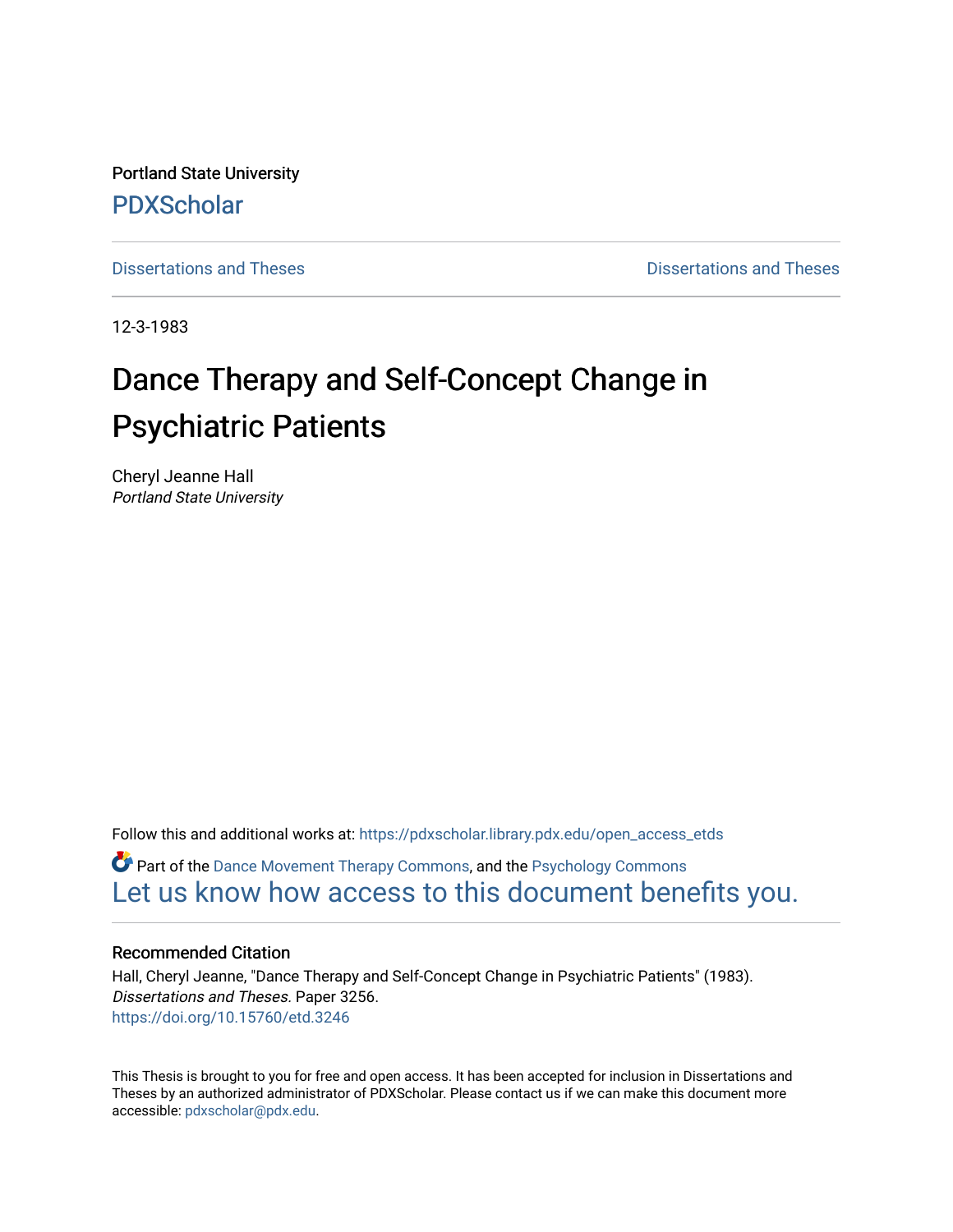AN ABSTRACT OF THE THESIS OF Cheryl Jeanne Hall for the Master of Science in Psychology presented December 3, 1982.

```
Title: Dance Therapy and Self-Concept in Psychiatric 
Patients.
```
APPROVED BY MEMBERS OF THE THESIS COMMITTEE:

| Hugo Maynard Chairman |  |
|-----------------------|--|
|                       |  |
|                       |  |
|                       |  |
| Gerry Guthrie         |  |
|                       |  |
|                       |  |
| Mantha Inndowne       |  |

Martha Landowne

This study investigated the effects of various forms of therapy (individual, occupational, and dance) on selfconcept. Subjects were 29 psychiatric patients at Providence Medical Center who volunteered to participate in this study. The Tennessee Self-Concept Scale (TSCS) was used to measure self-concept both at time of admission and prior to discharge. The data were analyzed in a step-wise multiple regression to determine which of the various forms of therapy are the best predictors of self-concept at second TSCS application. The results of the step-wise multiple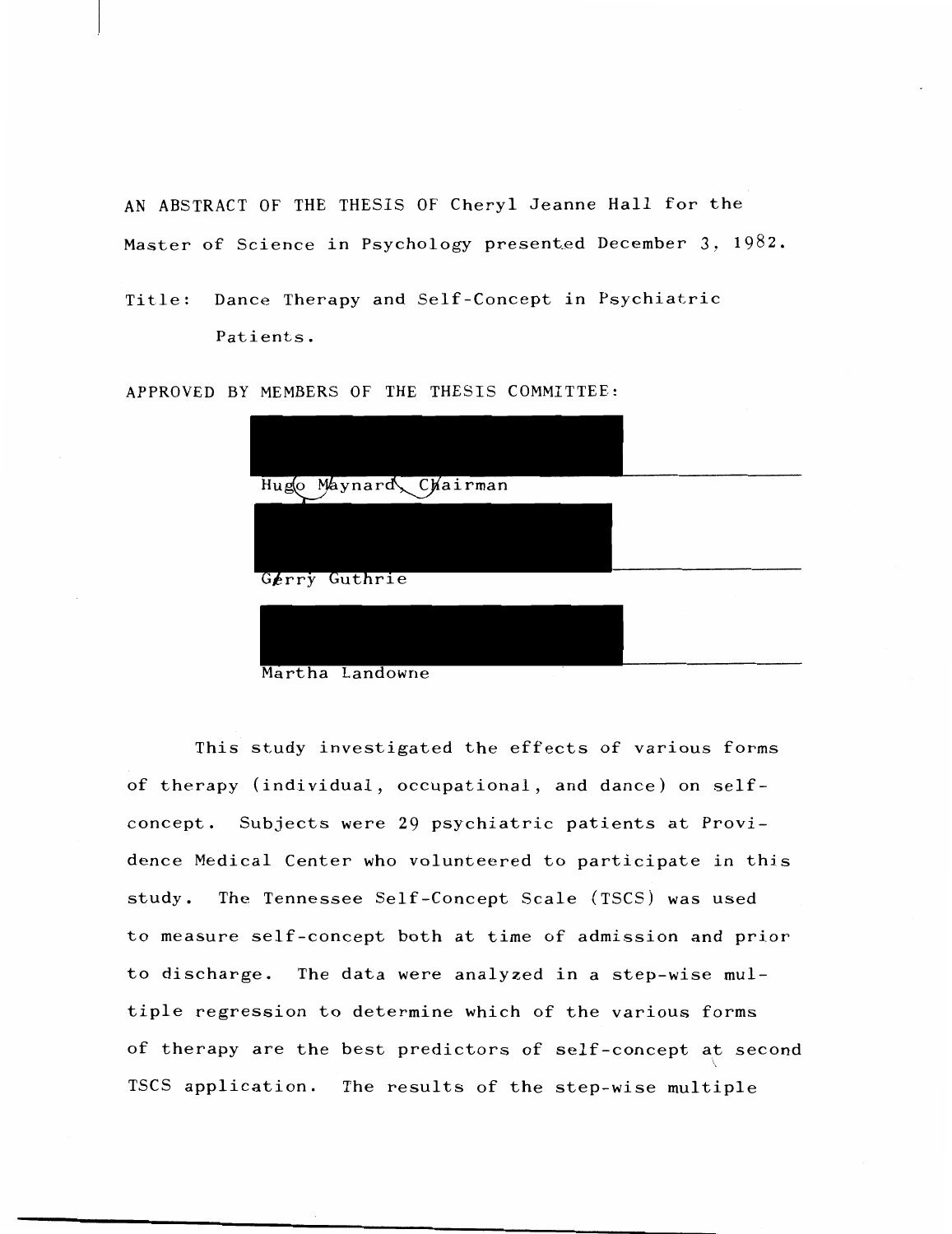regression did not support the hypothesis that exposure to dance therapy would be a significant predictor of selfconcept prior to discharge.

 $\lambda$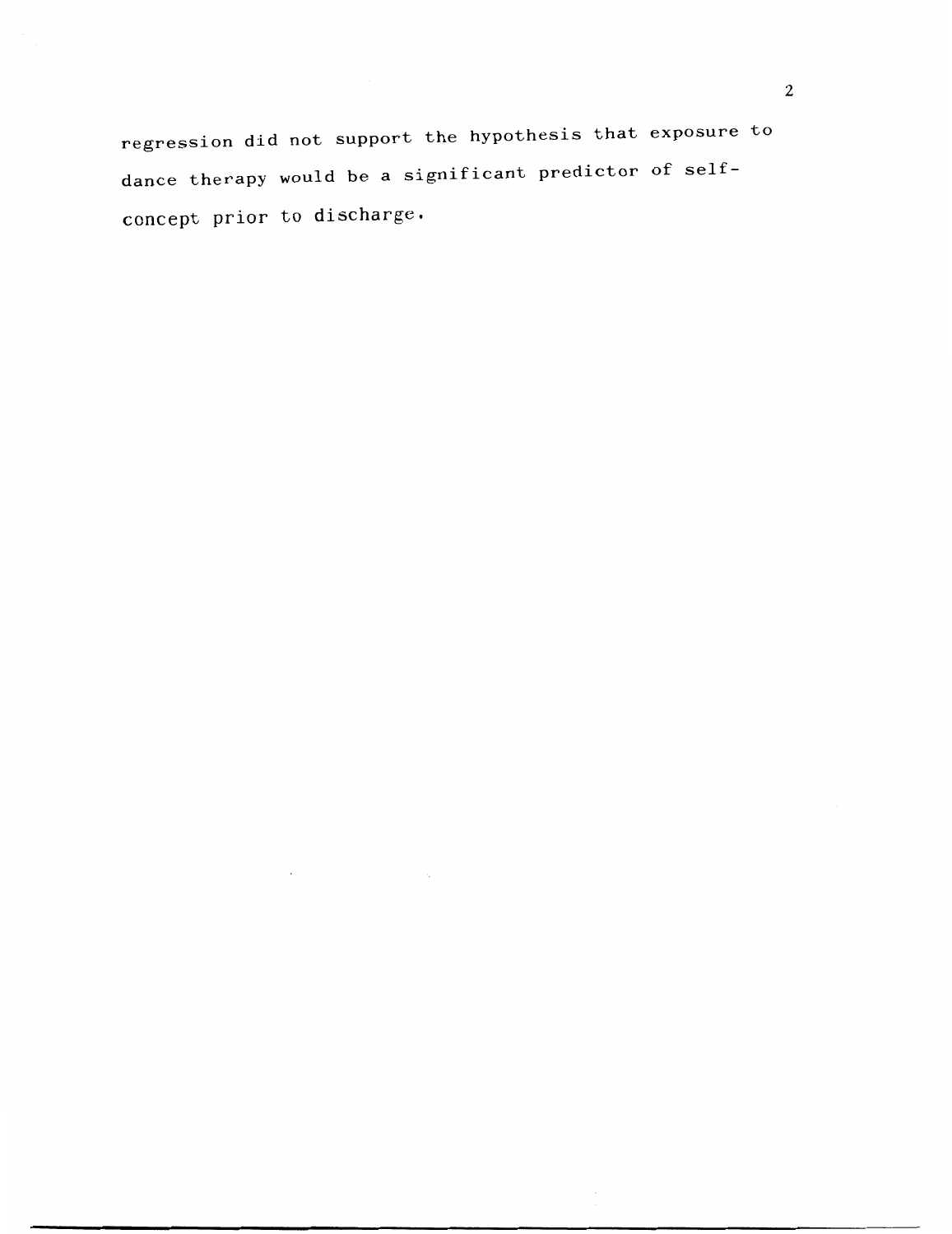# DANCE THERAPY AND SELF-CONCEPT CHANGE

# IN PSYCHIATRIC PATIENTS

by

# CHERYL JEANNE HALL

# A thesis submitted in partial fulfillment of the requirements for the degree of

MASTER OF SCIENCE in PSYCHOLOGY

# Portland State University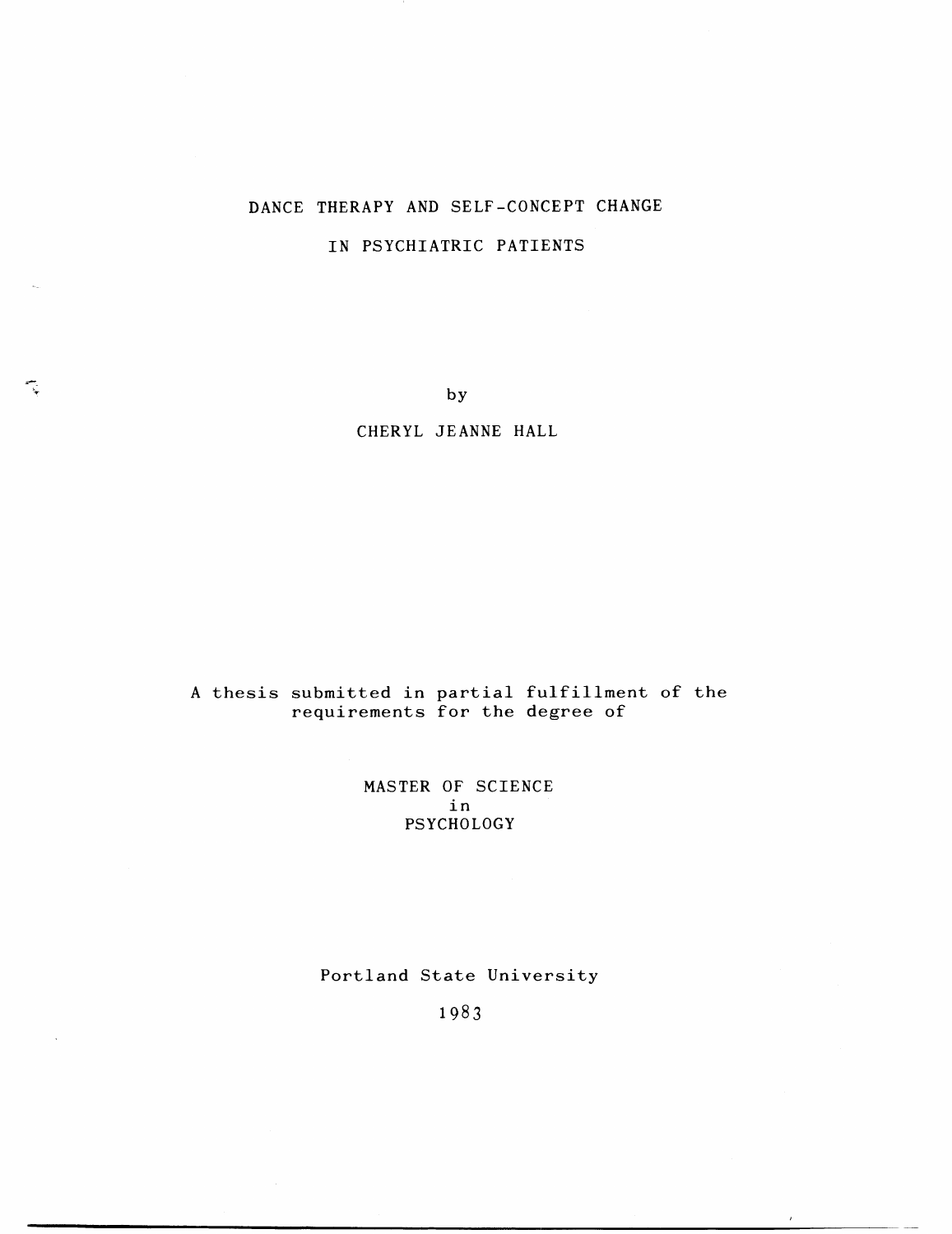TO THE OFFICE OF GRADUATE STUDIES AND RESEARCH:

The members of the Committee approve the thesis of Cheryl Jeanne Hall presented December 3, 1982.



Martha Landowne

APPROVED:



Stanley E. Rauch, Dean of Graduate Studies and Research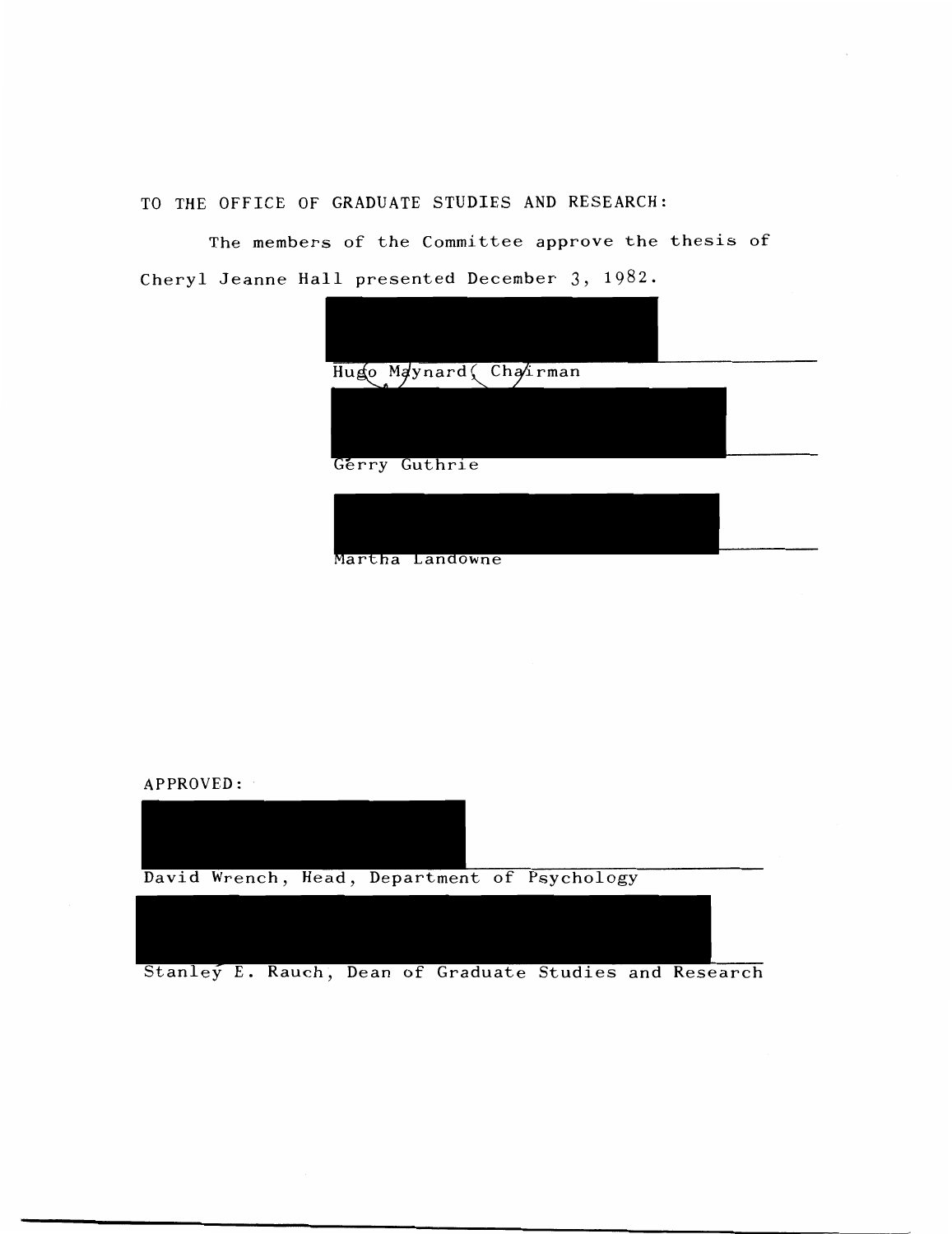# TABLE OF CONTENTS

|                                                    | PAGE         |
|----------------------------------------------------|--------------|
| LIST OF TABLES                                     | iv           |
| CHAPTER                                            |              |
| INTRODUCTION<br>$\mathbf I$                        | 1            |
| History of Dance Therapy.<br>$\bullet$             | $\mathbf{1}$ |
| The Concept of Self.                               | 3            |
| Self-Concept as a Measure of<br>Therapeutic Change | 5            |
| Research in Dance Therapy                          | 6            |
| The Present Study<br>$\bullet$                     | 10           |
| <b>METHOD</b><br>II                                | 13           |
| Subjects.                                          | 13           |
| Procedure                                          | 14           |
| Instrument                                         | 16           |
| RESULTS.<br>III                                    | 21           |
| DISCUSSION<br>IV<br>$\bullet$                      | 24           |
| <b>REFERENCES</b>                                  | 30           |
| APPPENDIX                                          | 33           |
|                                                    |              |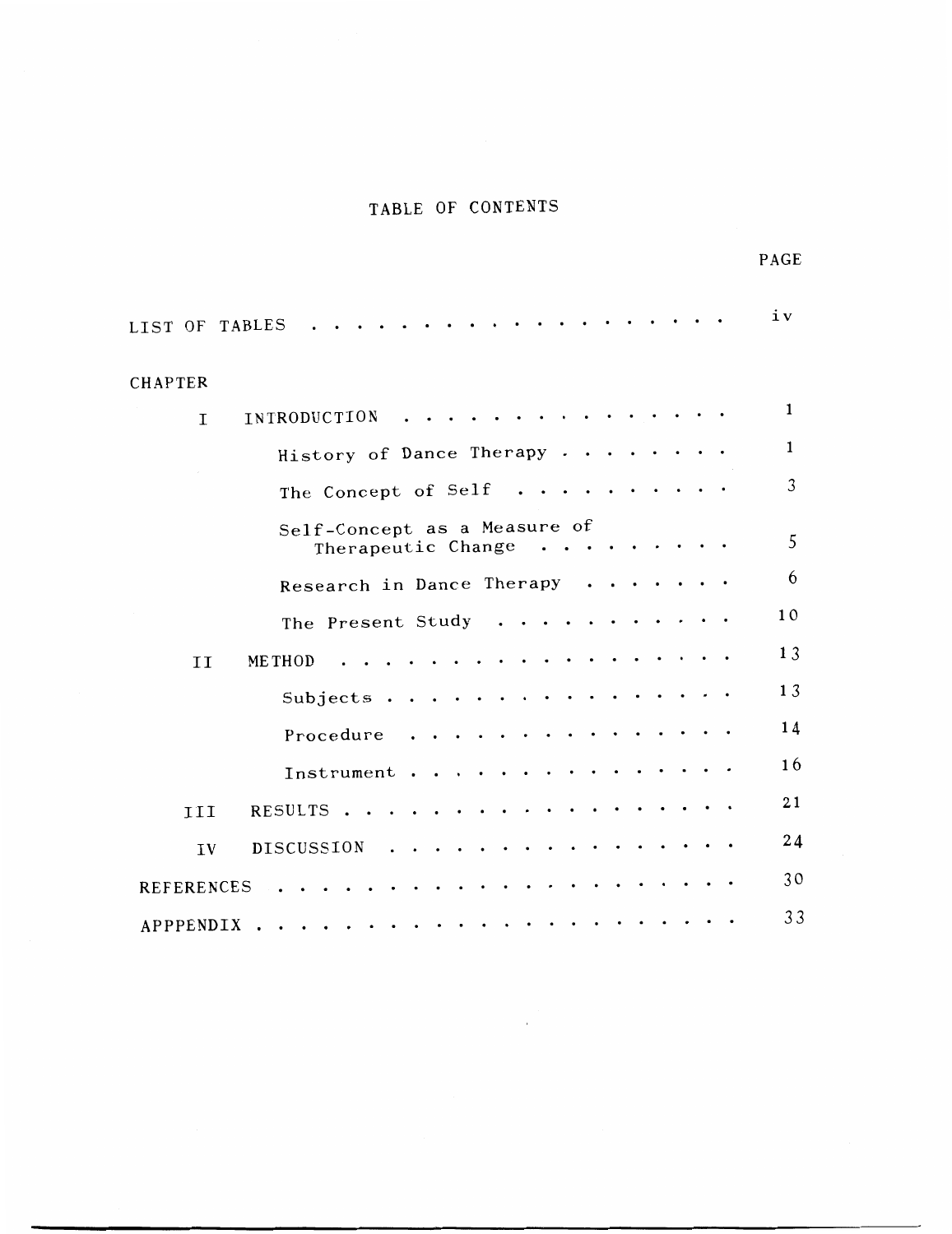# LIST OF TABLES

PAGE

TABLE

|     | Diagnostic Categories for Female and<br>Male Subjects | 13 |
|-----|-------------------------------------------------------|----|
|     | Procedural Order for Data Collection                  | 17 |
|     | Data for Each Subject                                 | 18 |
| ΙV. | Summary Table of Multiple Regression                  | 22 |
|     | Summary Table of Correlations                         | 23 |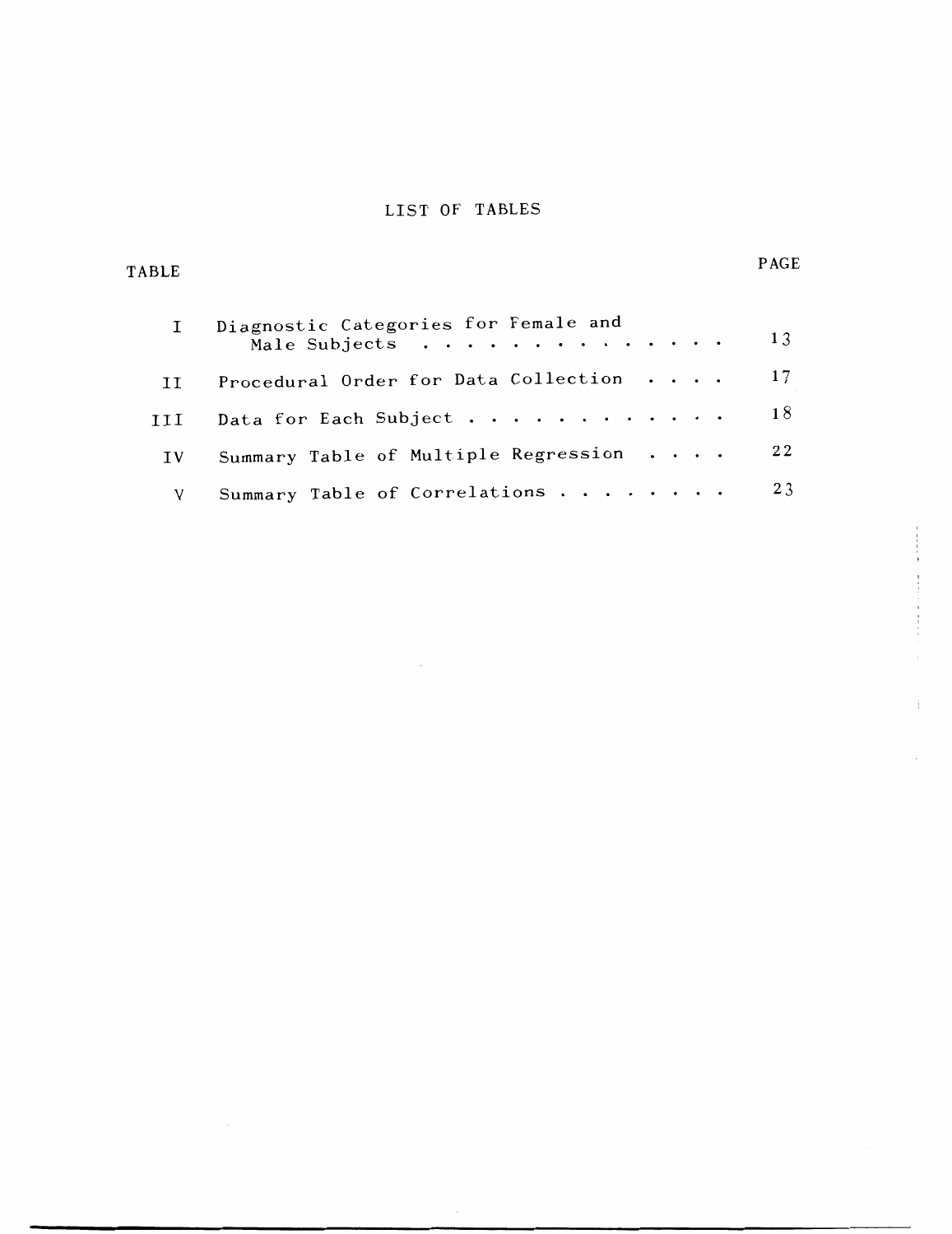# CHAPTER I

#### INTRODUCTION

#### HISTORY OF DANCE THERAPY

Dance is "a transient mode of expression, performed in a given form and style by the human body moving in space. Dance occurs through purposefully selected and controlled rhythmic movements ." (Kealiinohomohu, 1976, p. 12). Kraus (1969) lists several of the functions dance has played throughout history such as: a vehicle for worship, a means of unification among tribes, a courtship ritual, a means of communication, and as a healing experience.

It [dance] summons and dispels the forces of nature, heals the sick, links the dead to the chain of their descendents; it assures sustenance, luck in the chase, victory in battle; it blesses the fields and the tribe. (Sachs, 1937, p. 4)

Dance, therefore, becomes a vehicle for social identification; a means of defining self in relation to other tribal members and the universe.

As a form of therapy, dance has its roots in "ancient times in dances of celebrations and crises, in dances that define individual and group identity, and in dances of death and exorcism" (Schmais, 1977, p. 7). It is the healing function of dance that is apparent in the role of shaman, or medicine man, where a release of tension produces changes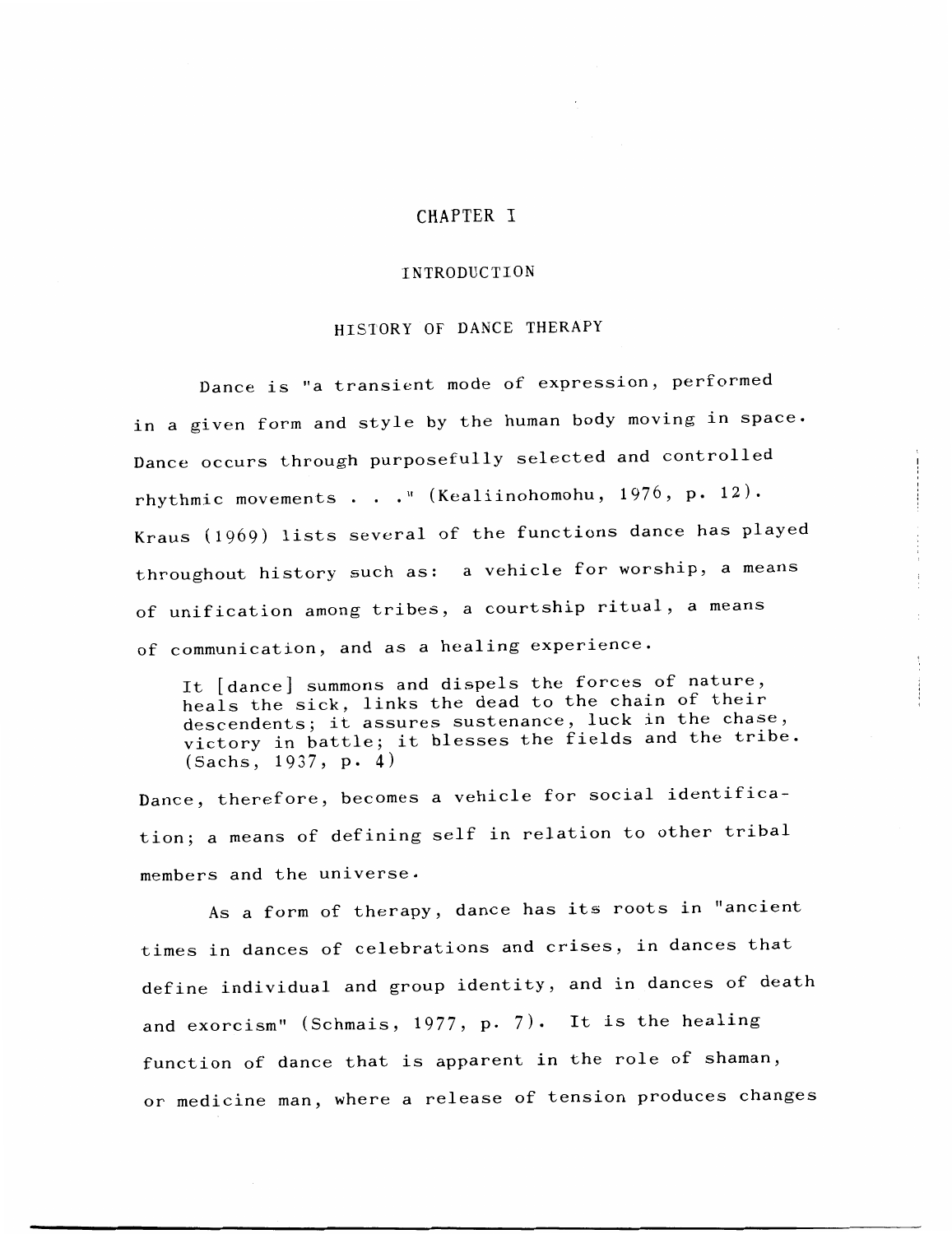in physical and mental health. The various functions of dance such as its ability to enhance social identification, to provide expressive communication, and to release tension, combine in dance therapy.

The use of dance as a therapeutic form, in America, X. dates back to the work of Marian Chace at St. Elizabeth's Hospital in Washington, D.C. in the 1940s. She introduced dance therapy to the back-ward patients before the widespread use of psychotropic medications. Her belief was that dance therapy gives an individual "a means of relating himself to the environment or to people" (Chaiklin, 1975, P• 137).

Mary Whitehouse combined her skills as a creative dance teacher with elements of Jungian analysis in the 1950s. She explored the expressive movements of her students within the symbolic meaning of Jungian psychology.

Others who were leaders in the development of dance therapy are Trudi Shoop, Liljan Espenak, and followers of Rudolf Laban (Bernstein, 1979). The technical approach used by these various dance therapists is influenced by their theoretical framework.

The basic concept on which Chace's work was built is that "dance is communication." She states that:

... since muscular activity expressing emotion is the substratum of dance and since dance is a means of structuring and organizing such activity, it might be supposed that the dance could be a potent means of communication for the reintegration of the seriously mentally ill patients. (Chaiklin, 1975, p. 71)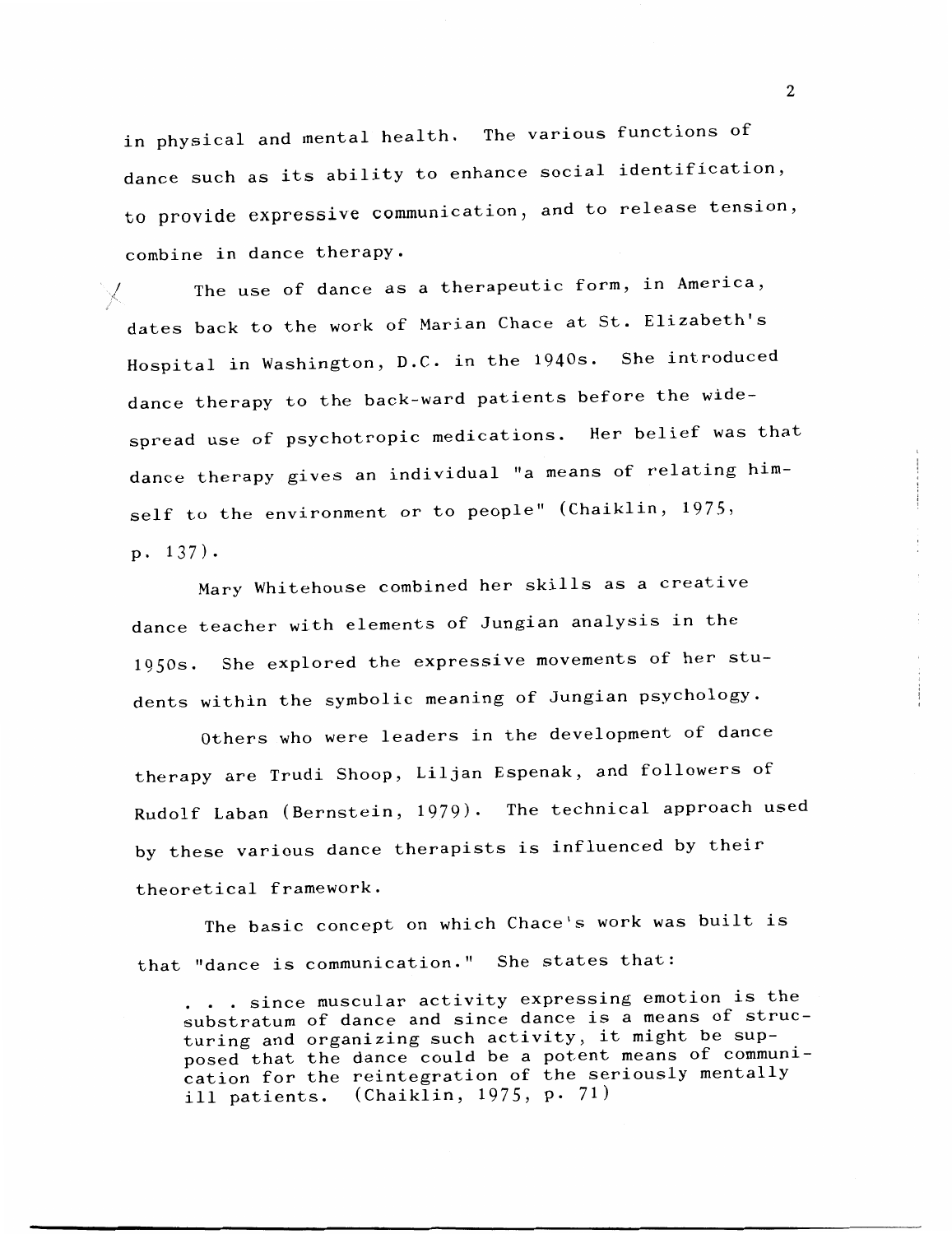This "reintegration" occurs when the person is able to experience the movement of his body and "have it become meaningful to him" (Chaiklin, 1975, p. 229). Some of the goals which guided Chace in her work were to help individuals: establish their own identity, create a realistic body image, sense their vitality, expand their symbolic repertoire, activate and integrate body parts, and to increase acceptance of self. These goals include important aspects of the client's self-concept.

This emphasis on self-concept remains consistent across the various theoretical approaches in the field of dance therapy. It is, therefore, an appropriate measure of therapeutic outcome of dance.

#### THE CONCEPT OF SELF

The concept of self has been of interest to many theorists and researchers. William James in Principles in Psychology (1890) set the stage for the subsequent ideas of self in psychology by distinguishing between material self, social self, spiritual self, and pure ego.

Raimy (1971) describes the self-concept as the more or less organized perceptual object which results from present and past self-observation; that is, what a person believes about himself.

In one of the first studies researching the concept of self, Secourd and Jourard (1953) hypothesized that a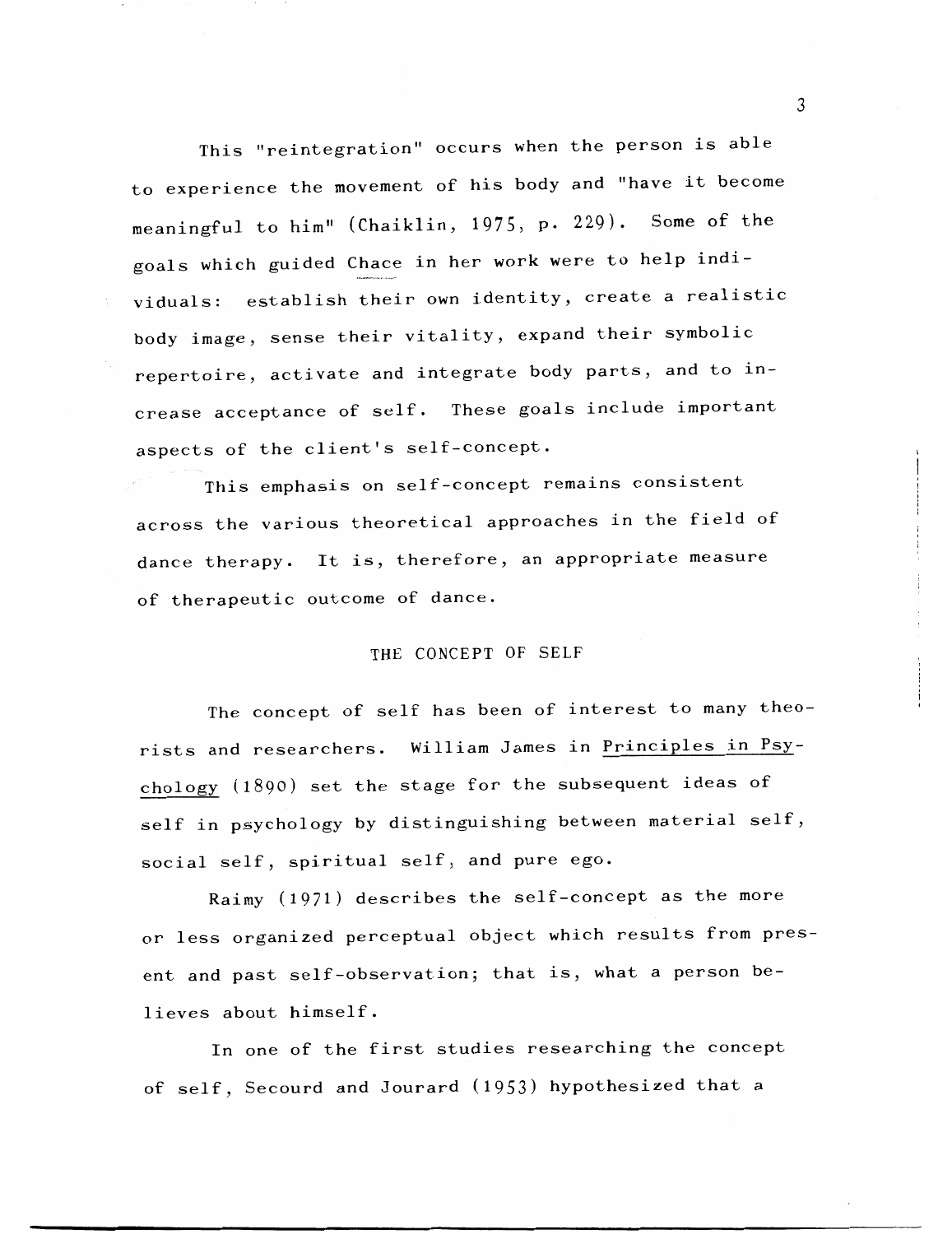person's body image is related to his/her feelings about self. They measured a person's degree of feelings of satisfaction or dissatisfaction with body parts and processes with a homonym test and Maslow's test of psychological security-insecurity. Their findings were that "feelings about the body are commensurate with feelings about the self" (p. 347). Low body cathexis was associated with anxiety related to concern about pain, disease, or bodily injury. It is also positively correlated with insecurity as measured by the Maslow test. Based on these findings, they assert that ''an individual's attitude toward his body is of crucial importance to any comprehensive theory of personality" (p. 343).

Combs and Snygg (1959) in Individual Behavior: A Perceptual Approach to Behavior theorize that "the self is the most stable portion of the individual's phenomenal field and it is the point of reference for everything he does" (p. 122). They go on to say that thought and behavior are determined by the concept of self. That is, our perceptions of ourselves and the situations we are involved in influence our actions in any situation.

In an experimental design, Duncan (1966) studied the relationship between cognitive and interpersonal variables in what he calls organismic integration. He explains "organismic integration" as the total behavior of an individual which is composed of interpersonal, cognitive, and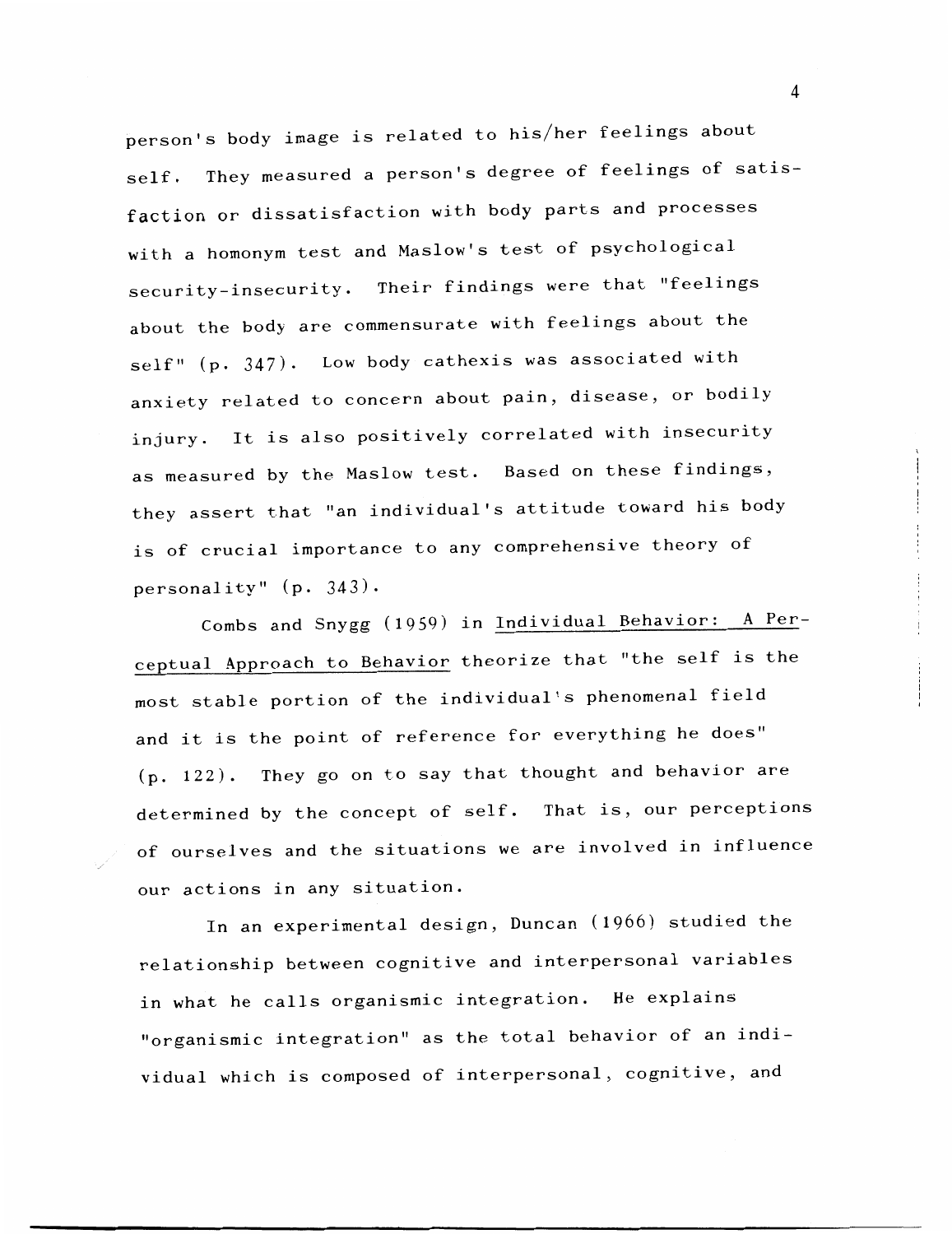physiological subsystems. His findings were based on information collected with questionnaires assessing social reputation with a college population. He found that a psychologically integrated person has a positive self-concept and perceives himself as responsible for what happens to him.

# SELF-CONCEPT AS A MEASURE OF

#### THERAPEUTIC CHANGE

Theorists and researchers agree upon the developmental nature of the concept of self. As Combs and Snygg (1959) state, man continually searches for a more adequate self. It is also this developmental aspect of self-concept which has importance for the present study.

Since a person's perceptions of his physical self contribute to his total perceptions of his phenomenal self, it may be possible that an increase in perceptual awareness of physical self may contribute to increased levels of selfesteem. The measurement of self-esteem before and after a course of therapy may then provide information about the effectiveness of therapy.

Wylie (1961) in The Self Concept states that "according to self concept theorists, if counseling or therapy is judged by external criteria to be 'successful,' it will bring about various changes in the self-concept, such as the following: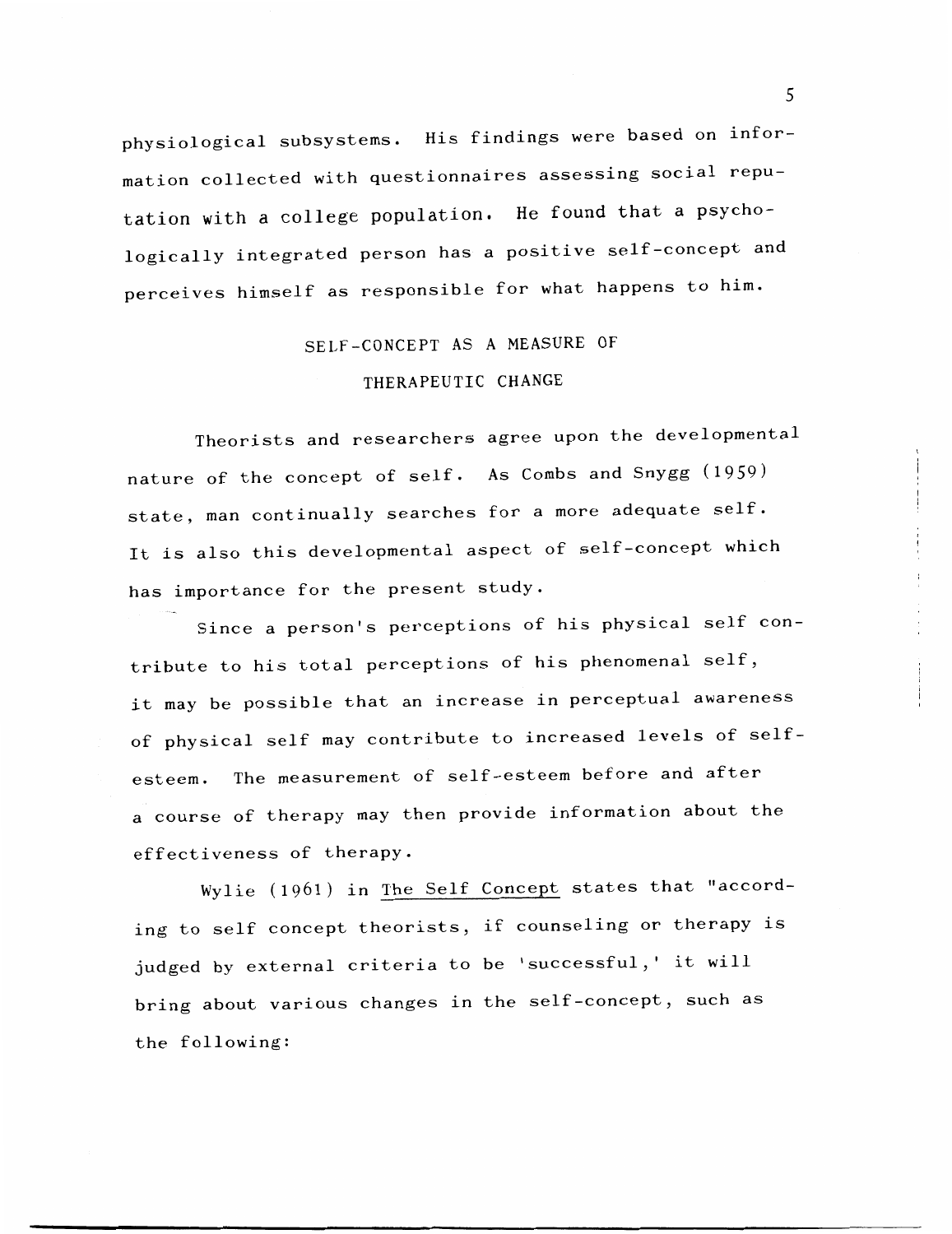- a. Increased agreement between self-estimates and objective estimates of the self (the self-concept becomes more realistic);
- b. Increased congruence between self and ideal self, if this congruence is very low at the outset of therapy; and
- c. Slightly decreased in self-ideal where this was unrealistically high in the beginning of therapy." (p. 161)

Therefore, self-concept after a course of milieu therapy was selected as the outcome (dependent) variable in this study.

# RESEARCH IN DANCE THERAPY

Since dance therapy is a relatively new field, the majority of the literature in the field of dance therapy is descriptive in nature, focusing on theories, techniques, applications, and goals of dance therapy.

One of the first to publish articles on dance therapy is Marian Chace, who was discussed earlier in this chapter. Her articles focus on dance as communication. Another author who describes the use of dance therapy with institutionalized psychotic patients is Rosen (1957). In Dance in Psychotherapy, she describes her use of creative (modern) dance which focuses on the communicative, socializing, and tension-relieving qualities of dance therapy.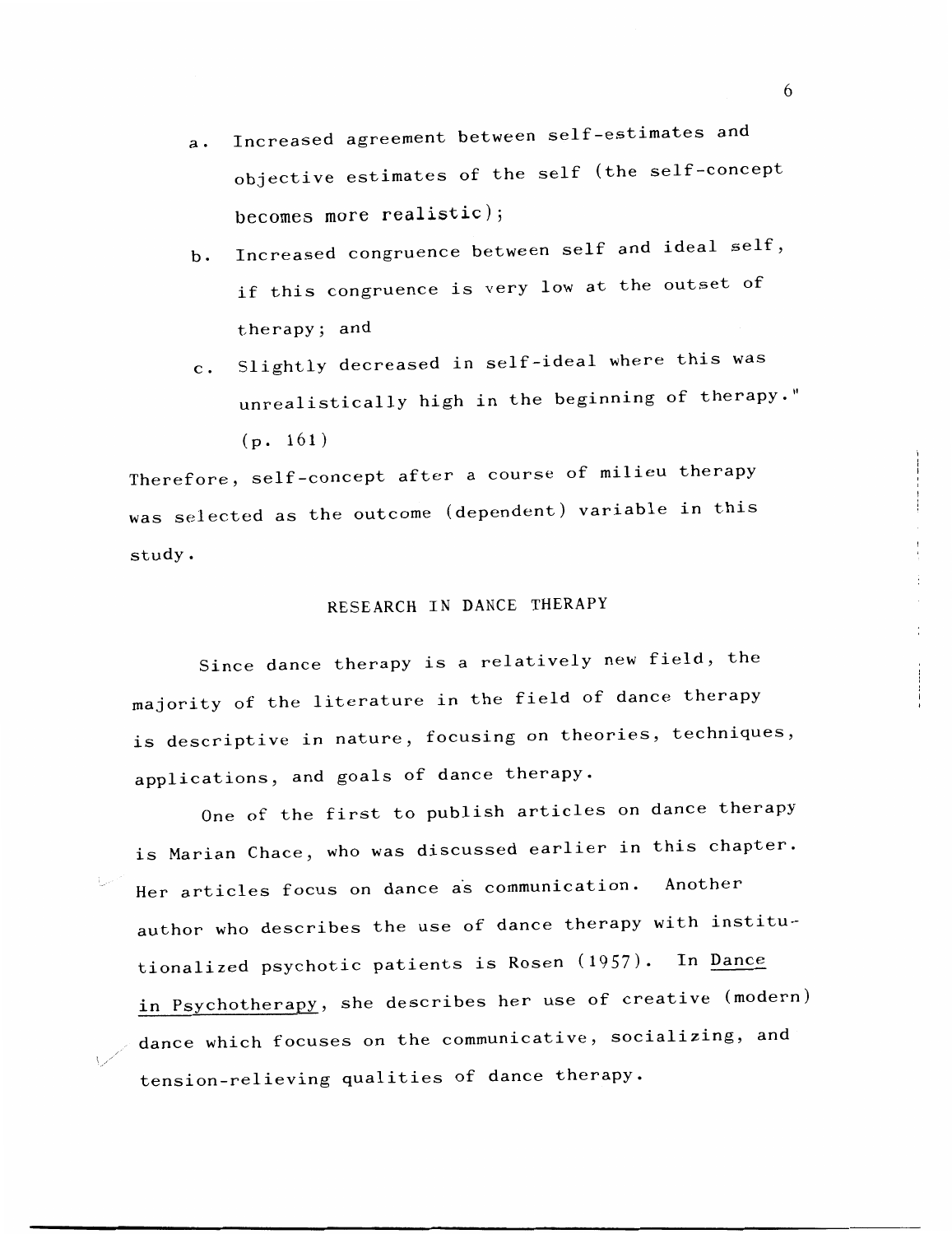Salkin (1973) discusses the use of body movement as an educational and therapeutic tool. The body ego technique, which she uses, is predominately a nonverbal educational method. The focus is on learning and experiencing physical movement patterns. She states that this technique facilitates "the development of self-identity, body image, ego structure and ego growth" (p. 34). She theorizes that the process by which body ego technique enhances selfidentity is similar to the developmental sequence which a child goes through in the normal process of separationindividuation as described by Mahler (1952).

Dance therapy can also be seen as facilitating the integration of two modes of experiencing: the intuitivepreverbal with the rational-verbal (Alperson, 1974). Facilitating persons' awareness of their experiential body process, they learn to explore their internal and external environments. Serlin (1977) offers a Gestalt-phenomenological approach to movement therapy. She emphasizes "awareness, excitement, and involvement" (p. 145) as essential in the process of working toward greater self-acceptance and excitement in living.

The use of dance therapy has been studied with chronic schizophrenics and severely psychotic in-patients (Levy, 1974). Levy finds Piaget's developmental stages and Arieti's affective theory useful in working with severely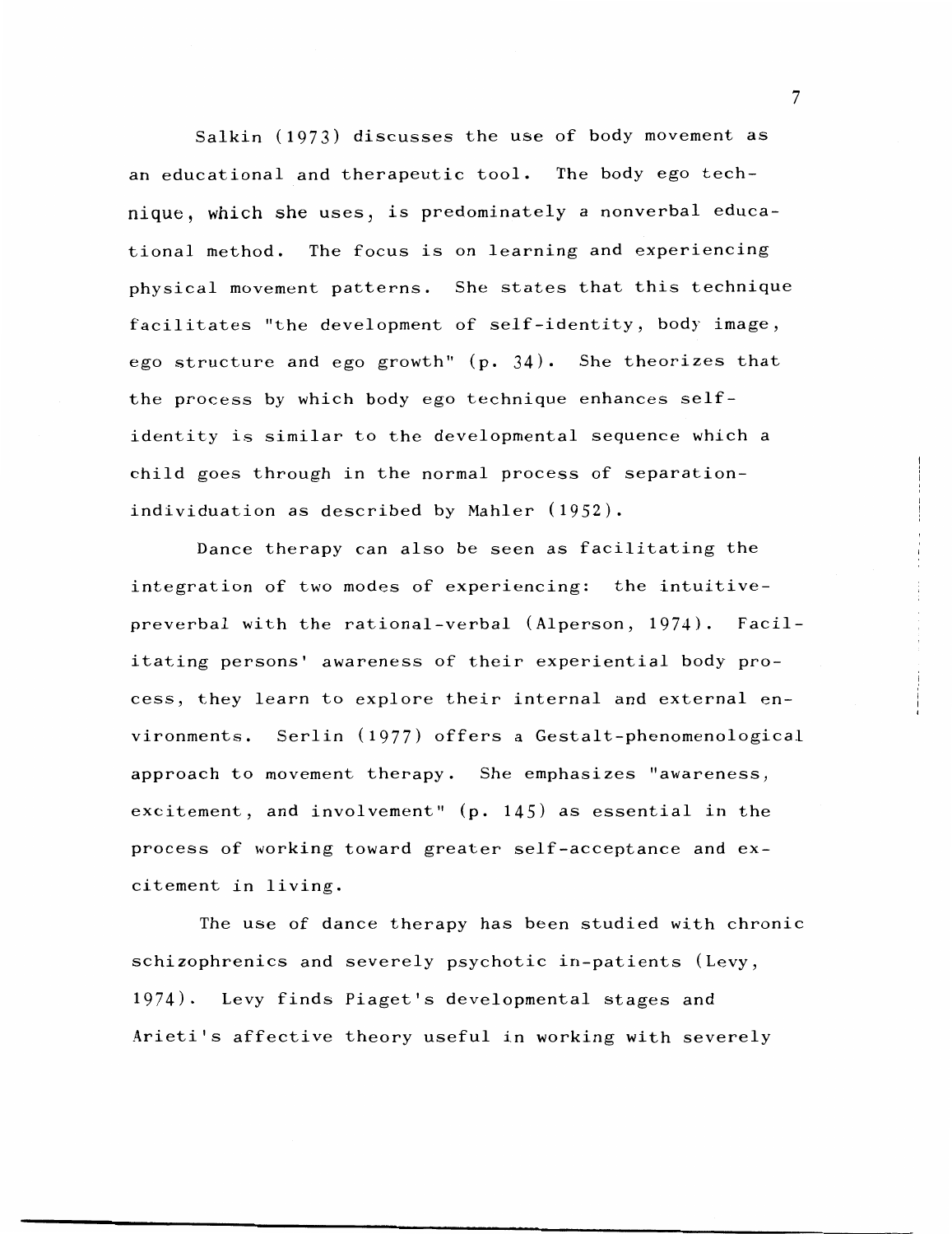regressed patients. Shaskan (1972) describes the use of dance therapy as being appropriate for some populations where verbal therapy has proven ineffective.

All of the studies cited thus far are descriptive in nature. One of the earliest experimental studies was by Sonoko Ohwaki (1976). Ohwaki studied the effect of dance therapy on body image with a group of severely retarded adults. The human figure drawing test, the body-part test, and the movement imitation test were used to assess changes in body image folllowing a one hour daily, five days a week, five-week course in dance therapy. Significant changes were found between pre- and post-test conditions. However, as the author mentions in the study, one drawback is that there is no control group used as a comparison.

Lofquist (1979) studied changes in self-concept as a result of an eight-week course of dance training (jazz format) in women over 35 years of age who volunteered for free dance classes. Her experiment included a control group of volunteers for dance classes whose classes were delayed until the experimental group had finished treatment. Her results showed significant changes in the experimental group on the Physical Self and Personal Self scales of the Tennessee Self-Concept Scale (TSCS). This scale is described more fully in the "Instrument" section, Chapter II. The Identity Score was also significantly different for the dance group.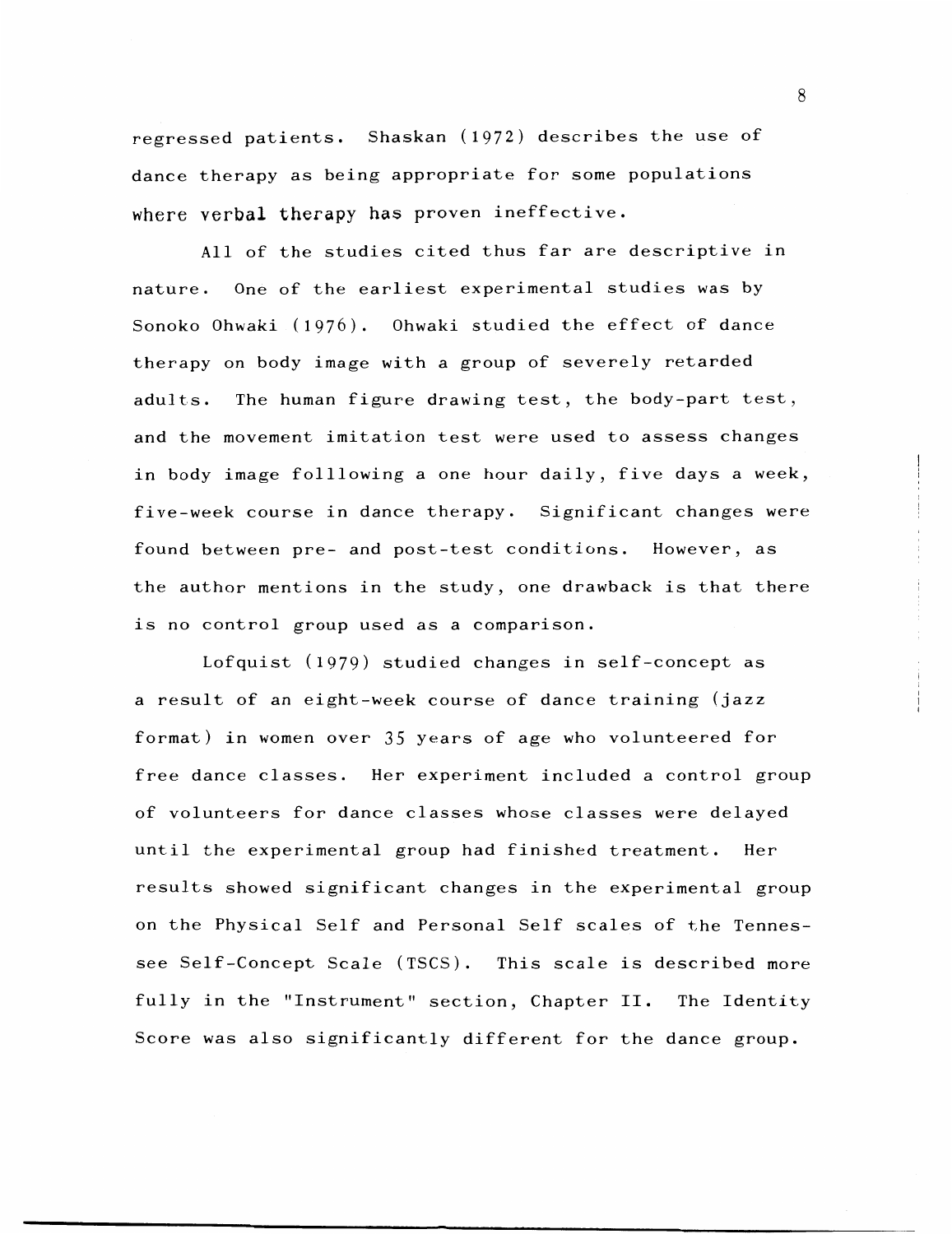One factor which may have influenced Lofquist's findings is the supportive and encouraging interpersonal style she used in teaching the dance classes. Dance therapists agree that one of the variables contributing to the effectiveness of dance therapy as a psychotherapeutic tool is an empathetic and supportive therapist.

Building upon Lofquist's findings, Anderson (1980) posed the question of whether or not technical dance training alone would be effective in producing changes in selfconcept. Her subjects were women who enrolled in a modern dance class. These women were compared to a group of subjects who were enrolled in an introductory psychology course and who had no experience with dance training. Since her data did not show significant differences between the groups, she concluded that dance training by itself is not sufficient to produce psychotherapeutic change. Anderson goes on to say that the other variables which are present in dance therapy, such as an empathetic and supportive therapist, the group interaction, encouragement of selfexpression, and movement play a part in the effectiveness of dance as therapy.

Dosamantes-Alperson and Merrill (1980) researched the effects of experiential movement psychotherapy on the degree of self-actualization, body-self acceptance, and individual expressive movement using Shostrom's Personal Orientation Inventory (POI), Secourd-Jourard's Body Cathexis Scale, and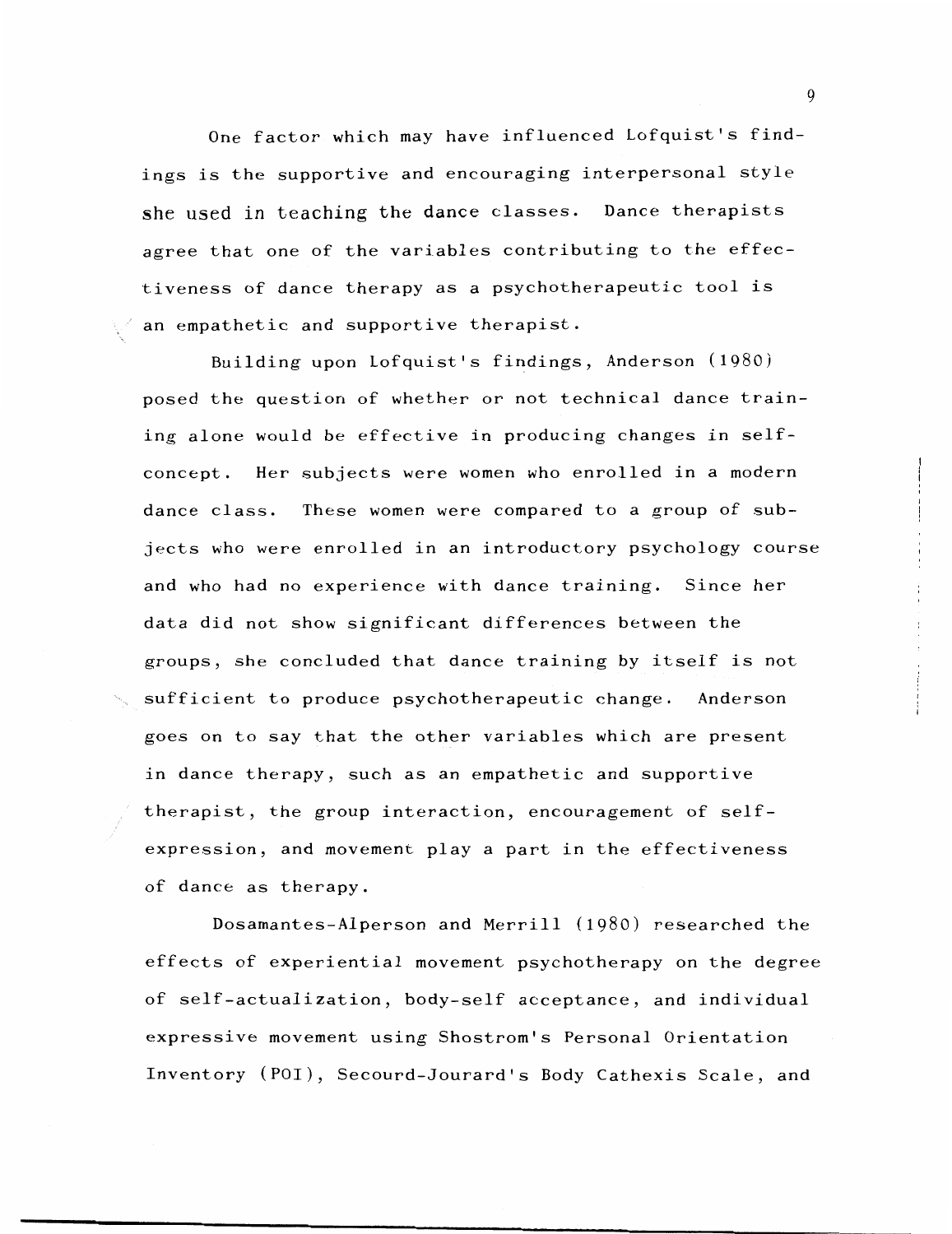the Dosamantes-Alperson Expressive Movement Scale, respectively, in a pre-test/post-test design with two experimental groups (both were experiential movement psychotherapy groups) and two control groups (a waiting list group and a ballet class) drawn from the same population.

Using analyses of covariance, they found significant differences between the experimental and control groups in degree of self-actualization on the following scales of the POI: Inner-Directedness, Existentiality, Feeling Reactivity, Spontaneity, Self-Acceptance, and Capacity for Intimate Contact. On the Secourd-Jourard Body Cathexis Scale they found significant change in positive attitudes toward body parts and processes.

Based on their empirical findings, they conclude that:

. . experiential movement psychotherapy, an approach which integrates felt-movement, imagery and verbalization through a single unified process, can promote participants' physical and psychological personal growth.  $(p. 67)$ 

#### THE PRESENT STUDY

At the present time, to this author's knowledge, there is no known study of the effects of dance therapy on selfconcept using an in-patient population with a dance therapist who is recognized by the American Dance Therapy Association (ADTA). The ADTA defines dance therapy as the psychotherapeutic use of movement which furthers the emotional and physical integration of the individual.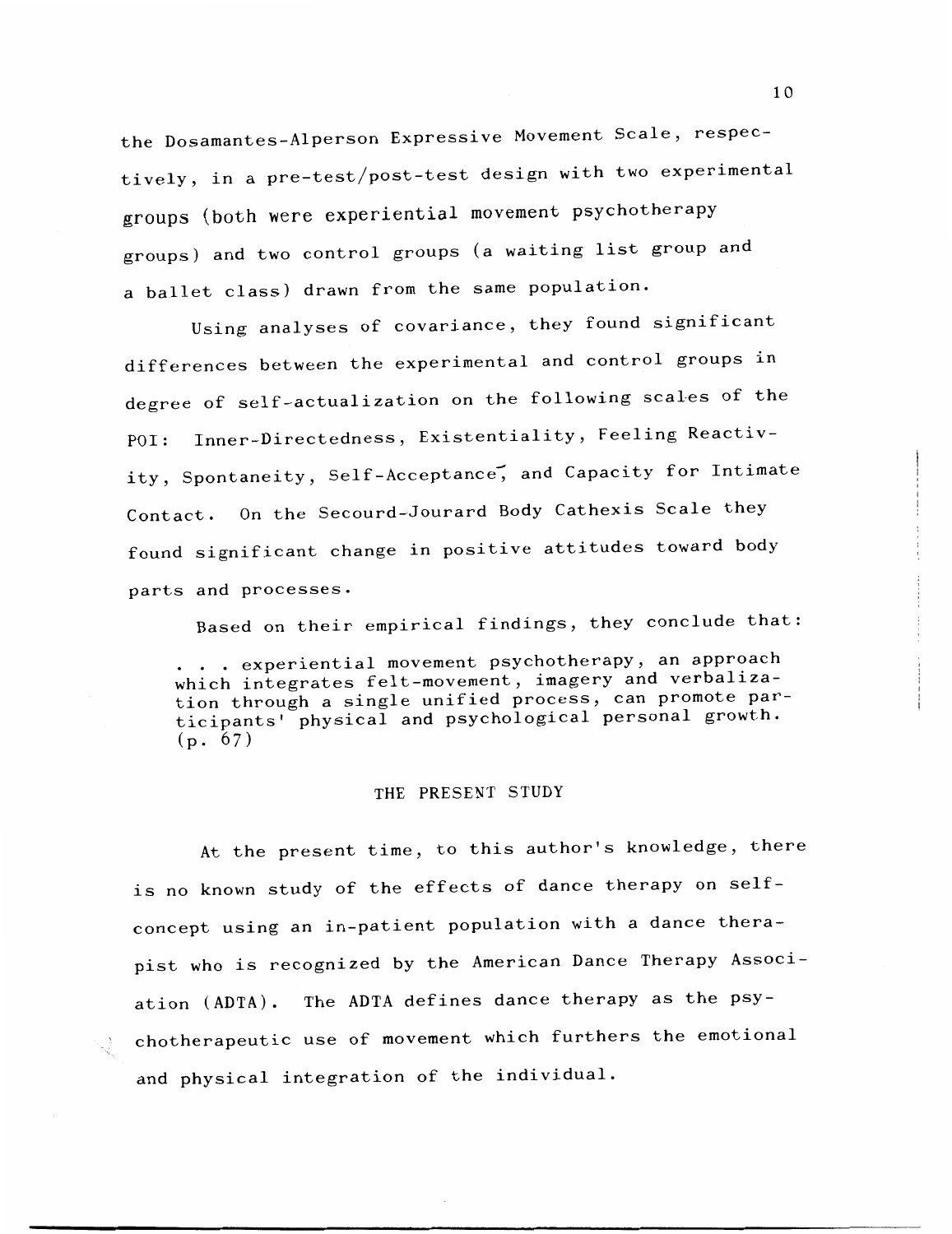In dance therapy, several variables, such as group interaction, an empathetic therapist, and encouragement of self-expression, interact. To review previous experimental studies described so far:

- (1) Lofquist (1979) explored the interaction of these variables in dance classes using a jazz format. The results indicated significant changes in selfconcept which may have been, in part, related to the encouraging interpersonal style of the researcher.
- (2) Anderson (1980) studied women in a modern dance class where the instructor would not have been expected to be especially encouraging to the participants. The results of the study indicated that training in dance technique, by itself, will not necessarily contribute to positive change in selfconcept.
- (3) Dosamantes-Alperson and Merrill (1980) studied the effects of movement psychotherapy on feelings of satisfaction and found positive changes in both degree of self-actualization and on physical bodyself acceptance.

The purpose of the present study was to build upon the previous experimental work in dance therapy in order to explore the variables which contribute to therapeutic change. The TSCS was used to measure change in self-concept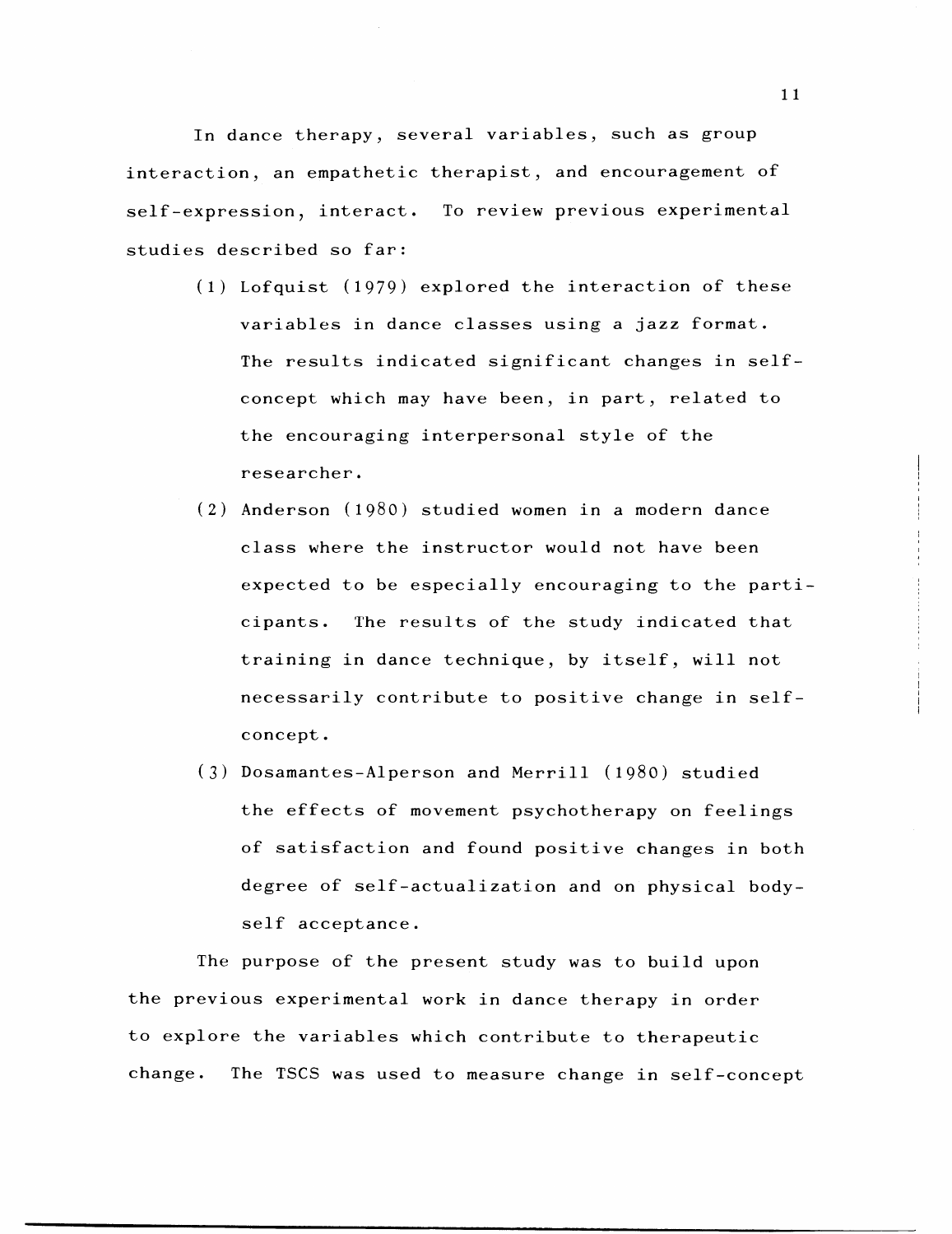for an in-patient population of psychiatric patients. Several predictor variables were correlated with self-concept at the time of second testing during hospital stay. Among these were individual therapy, group therapy, occupational therapy, gender, and previous hospitalization. Of specific concern to this study is the power of the dance therapy variable to predict self-concept, as measured by the TSCS, at the time of second testing.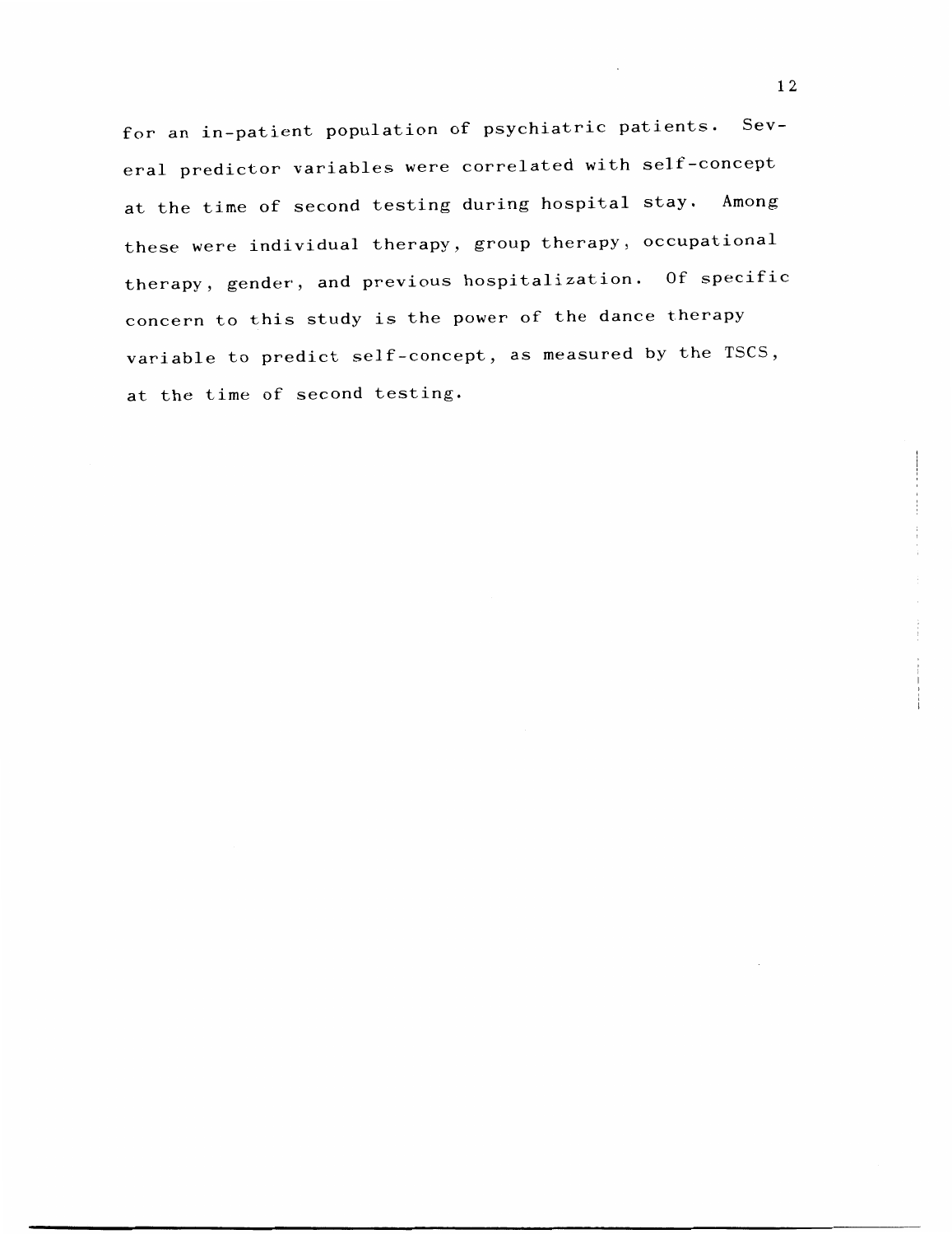#### CHAPTER II

#### METHOD

#### SUBJECTS

Subjects were 29 psychiatric patients at Providence Medical Center in Portland, Oregon, who remained in the hospital for at least five days and who volunteered to participate in this study. Providence Medical Center (PMC) is a 458-bed, private, Catholic, nonprofit hospital, administered by the Sisters of Providence. The hospital has two psychiatric units with a total of 35 beds.

The in-patient psychiatric program provides milieu therapy which offers opportunities for individual, group, occupational, dance, and chemotherapy. The treatment staff includes psychiatric nurses, mental health therapists, dance therapist, occupational therapists, psychiatric social workers, admitting psychiatrists, and clinical psychologists. The average length of stay for a psychiatric patient during July and August 1981 varied from 10-12 days at a cost of \$260 per day.

The TSCS was initially administered to 67 patients. Between 5 and 12 days after first testing (mean = 7.55 days) 29 participants took the second TSCS. Of the 35 patients who did not take the second TSCS, one left the hospital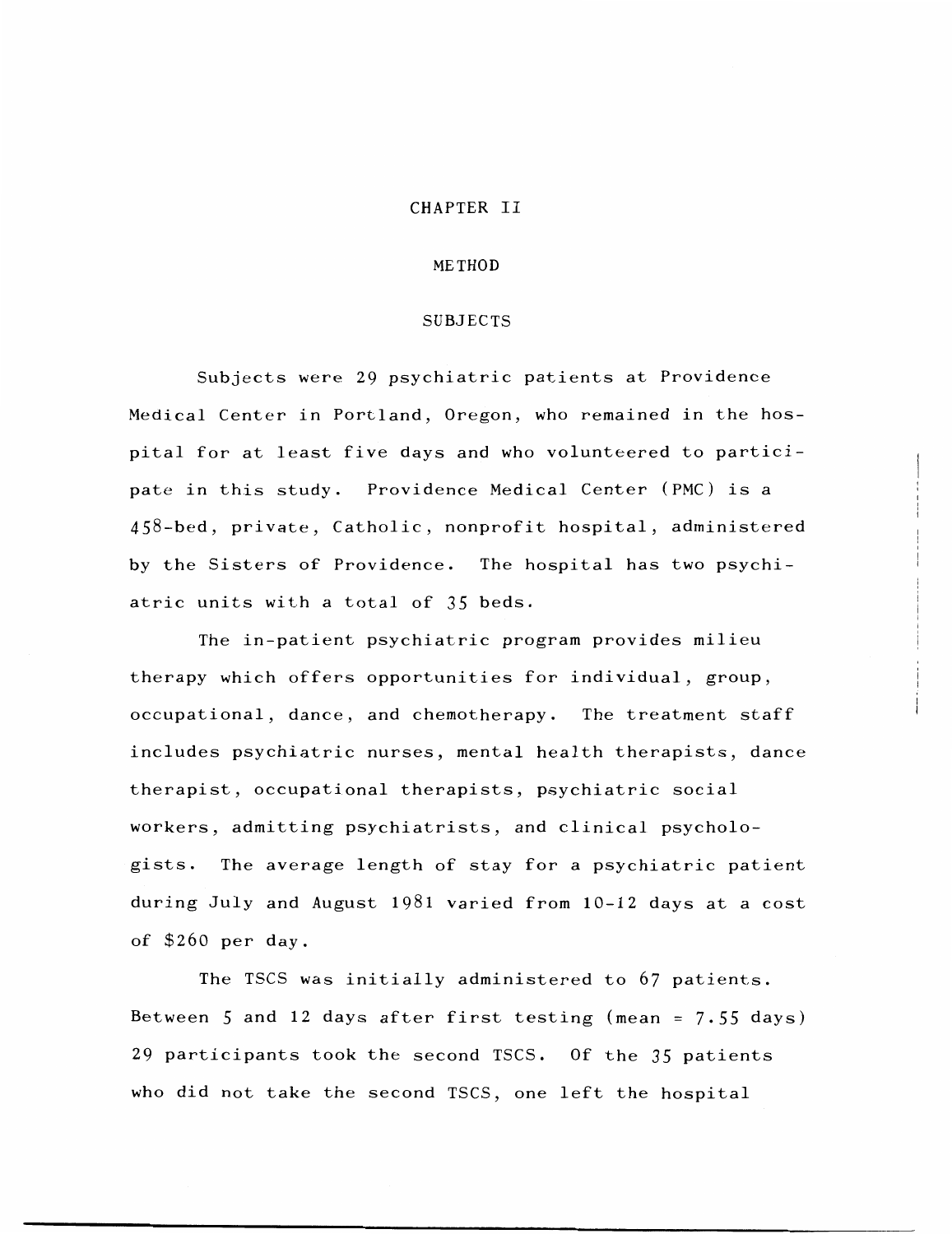against medical advice (AMA), two refused to take the second TSCS, and the remaining 25 were discharged before the minimum number of days between tests designated for this study.

Of the 29 remaining subjects, 21 were women and 8 were men. Ages ranged from 15 to 60 years for women with a mean of 34.35. For men, ages ranged from 13 to *55* with a mean of 41.75.

Table I shows the diagnostic categories for the 29 subjects according to sex.

#### TABLE I

#### DIAGNOSTIC CATEGORIES FOR FEMALE AND MALE SUBJECTS

| Diagnostic Category          | Females | Males        | Totals |
|------------------------------|---------|--------------|--------|
| Substance abuse disorder     | 4       | 3            |        |
| Affective disorders          | 12      | 4            | 16     |
| Adjustment disorders         | 1       | 1            | 2      |
| Eating disorders             |         | $\Omega$     |        |
| Schizophrenic disorders      | 1       | $\Omega$     |        |
| Anxiety disorders            |         | $\Omega$     |        |
| Disorders of impulse control | 1       | $\mathbf{0}$ |        |
|                              | 21      | 8            | 29     |

#### PROCEDURE

This study was initially presented and approved by the Institutional Review Board of Providence Medical Center (PMC). In addition, it was approved by the Human Subjects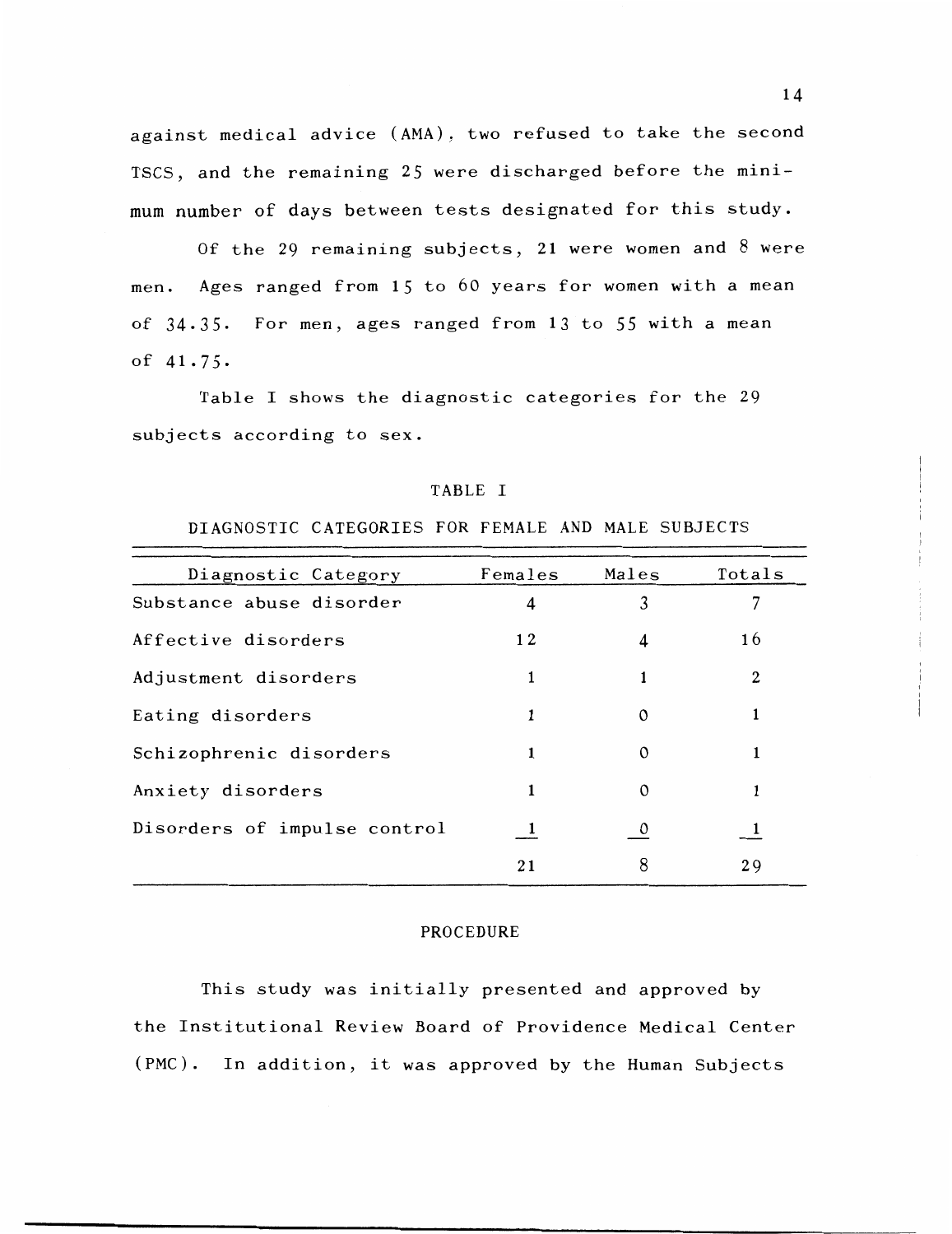Research Committee of Portland State University. Following the approval of these review boards, this researcher gave a brief description of the study to the staff of the psychiatric units at PMC during staff meetings. In addition, the admitting psychiatrists were personally given a brief description of the study and asked if they were interested in having their patients participate in the study. All the psychiatrists contacted were willing to have their patients participate in the study with one condition. That was, that if a person was severely agitated and in need of a "lowstimulus" environment, he/she would be excluded from the study.

Following approval of the study and providing the information to PMC staff, the procedure for data collection continued for a period of six weeks. The author, who collected the data, was a different person than the person who conducted the dance therapy sessions. Data collection (summarized in Table II) began by contacting the ward secretary to obtain the names of any newly admitted patients. Then, the therapist assigned to the newly admitted person was contacted to find out if he/she appeared capable of participating in the study. Patients judged incapable of participating were either brain damaged, severely agitated, or requested to have a "low-stimulus" environment by their admitting psychiatrist. After a patient was judged appropriate for the study by the primary therapist, he/she was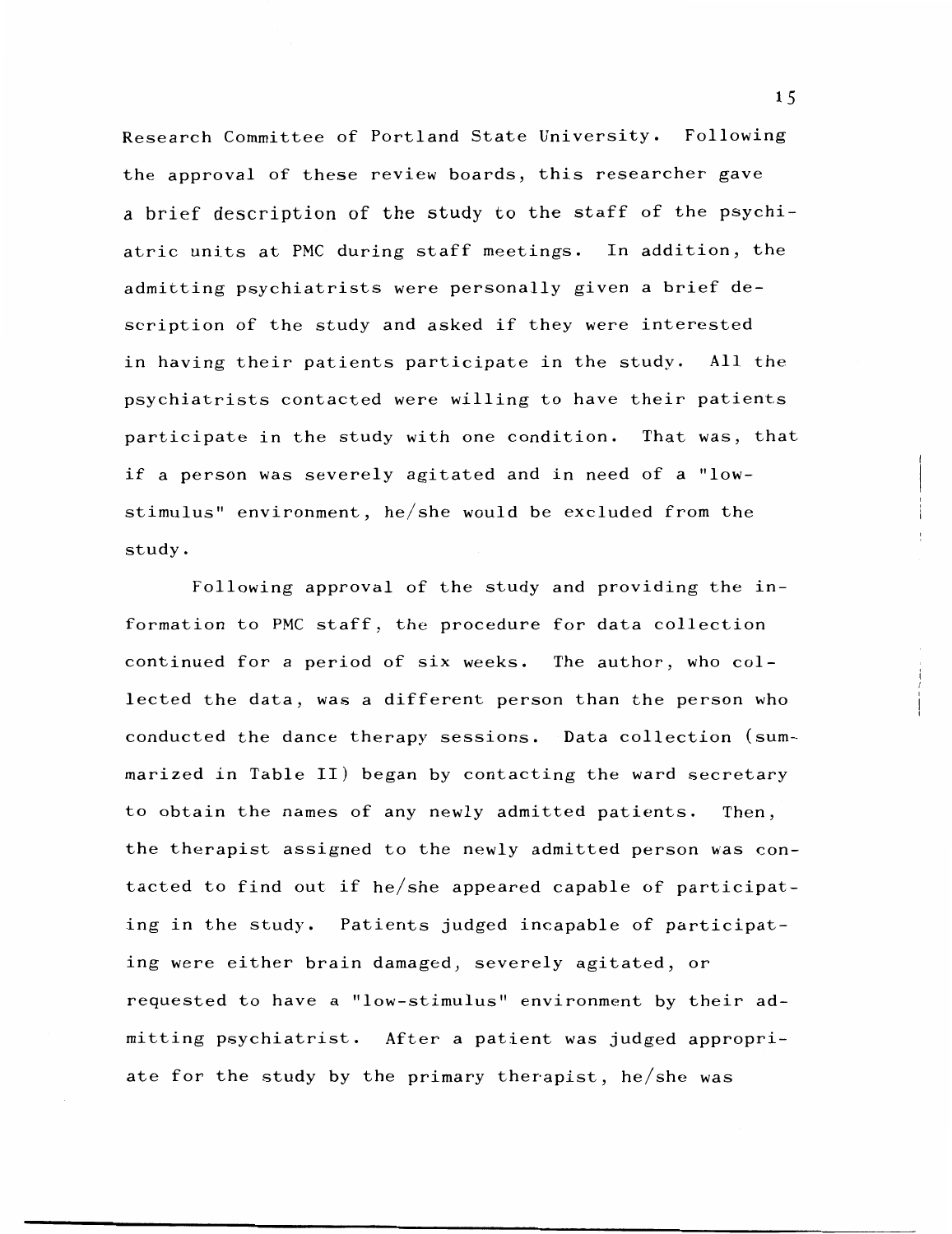contacted by this examiner, presented with an informed consent sheet (see Appendix A), and given an opportunity to ask questions regarding the study. If the person was willing to participate in the study after understanding what she/he would be asked to do, he/she was given a copy of the TSCS for completion. The location of the testing varied according to where the person felt most comfortable. If a person was having difficulty reading the test manual or recording responses, he/she was assisted by this researcher. These variations in application of the TSCS were considered less important than insuring that each subject took the scale under the most comfortable and stress-free conditions possible in order to insure the test scores were accurately reflective of current self-assessment.

The demographic data compiled for this study included: individual therapy sessions, group therapy sessions, occupational therapy sessions, dance therapy sessions, diagnosis, medications, age, sex, prior hospitalizations, and days between tests. This data compiled for each subject is presented in Table III.

#### INSTRUMENT

The Tennessee Self-Concept Scale (TSCS) was used to measure the dependent variable (self-concept). It was developed by William H. Fitts, for research in mental health,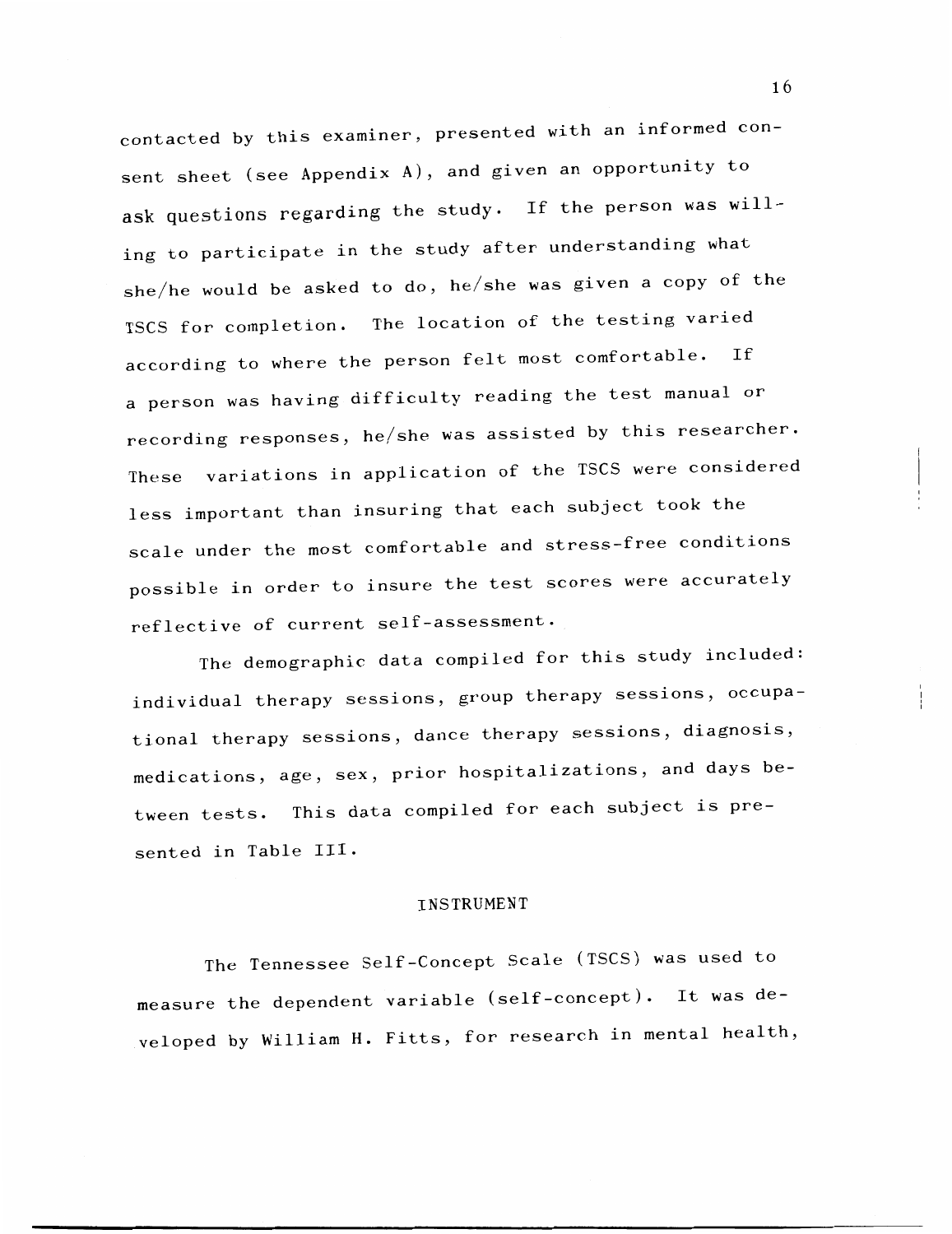#### TABLE II

#### PROCEDURAL ORDER FOR DATA COLLECTION

| No.       | Procedural Order                                                                                       |  |  |  |  |  |  |
|-----------|--------------------------------------------------------------------------------------------------------|--|--|--|--|--|--|
| 1.        | Names of newly admitted patients obtained from ward<br>secretary                                       |  |  |  |  |  |  |
| 2.        | Inquiry made to primary therapist assigned to patient,<br>regarding person's appropriateness for study |  |  |  |  |  |  |
| $3 \cdot$ | Patient interview to provide information regarding<br>study--informed consent obtained                 |  |  |  |  |  |  |
| 4.        | First testing with TSCS administered                                                                   |  |  |  |  |  |  |
| 5.        | Second testing with TSCS done between 5 and 12 days<br>after first testing                             |  |  |  |  |  |  |
| 6.        | Data collected from patient chart:                                                                     |  |  |  |  |  |  |
|           | Number of movement sessions attended<br>$a$ .                                                          |  |  |  |  |  |  |
|           | Hours of individual therapy<br>$b$ .                                                                   |  |  |  |  |  |  |
|           | Number of group therapy sessions<br>$\mathbf{c}$ .                                                     |  |  |  |  |  |  |
|           | Number of occupational therapy sessions<br>d.                                                          |  |  |  |  |  |  |
|           | Diagnosis<br>$\mathbf{e}$ .                                                                            |  |  |  |  |  |  |

and so this seemed appropriate for this research (Fitts, 1965).

The test was standardized on 626 people ranging from ages 12 to 68. There were approximately equal numbers of both sexes, black and white subjects, and all socioeconomic, intellectual, and educational (above 6th grade) levels were represented.

The TSCS is a paper and pencil questionnaire which is self-administered. There are 100 self-descriptive items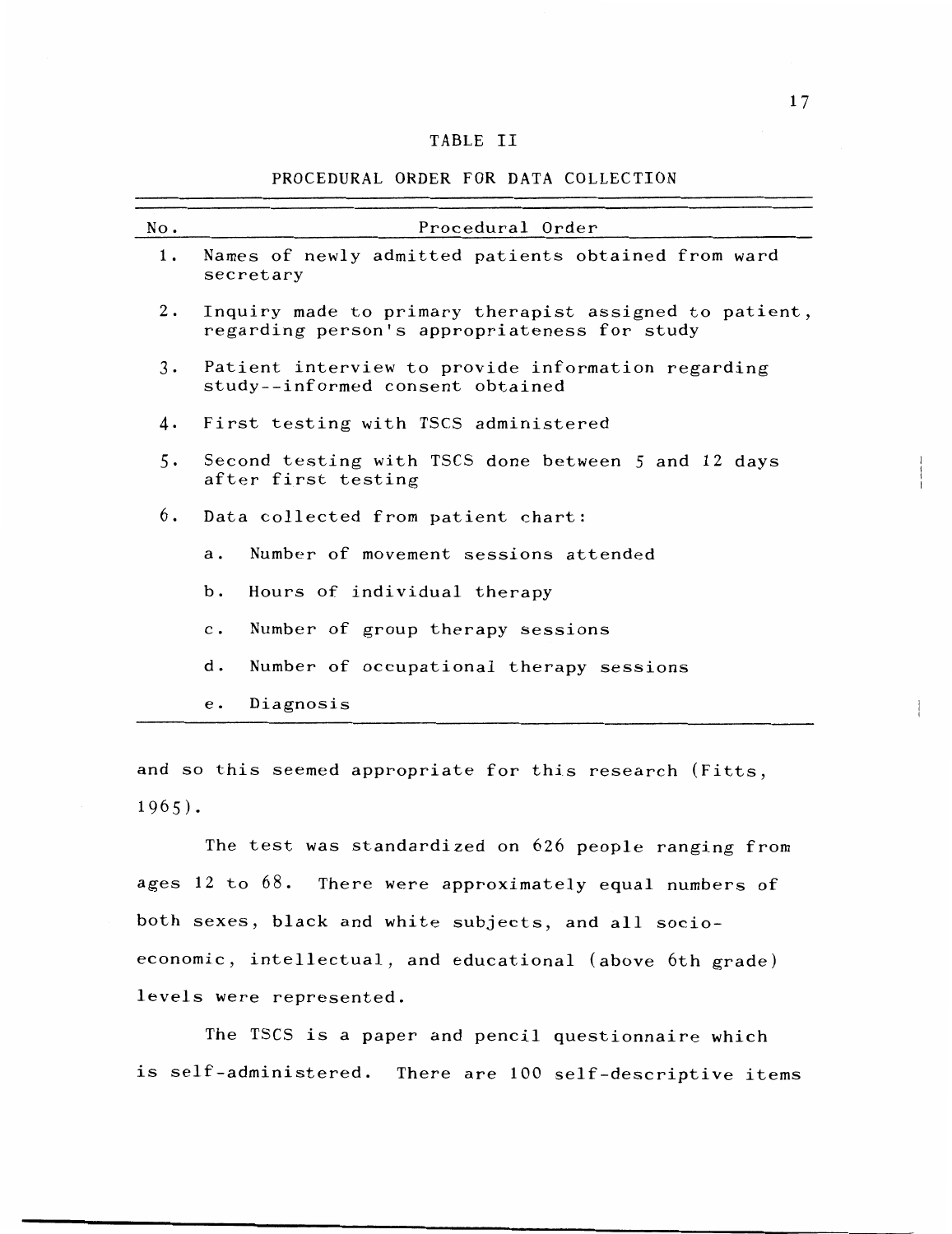|                   |                 |                        |                                        |                         |                         |                            | J               |                   |                                                           |
|-------------------|-----------------|------------------------|----------------------------------------|-------------------------|-------------------------|----------------------------|-----------------|-------------------|-----------------------------------------------------------|
|                   |                 |                        | ا .<br>ا—<br>1<br>Pre-<br>viou<br>Hosp | Number<br>Days<br>$be-$ | Number<br>ment<br>Move- | Number<br>Hours<br>$Indi-$ | Number<br>Group | Occupa-           |                                                           |
| Subject<br>Number | Female<br>Male. | Age                    | $\frac{1}{d}$<br>$\mathbf{r}$<br>taliz | Tests<br>tween          | sions<br>$Ses-$         | Therapy<br>vidual          | sions<br>$Ses-$ | Therapy<br>tional | Diagnosis                                                 |
|                   | ⋤               | 45                     | Yes                                    | $^\infty$               | 4                       | 5.50                       | 4               | 0                 | Affective disorder                                        |
|                   |                 |                        | Yes                                    | $^\infty$               | ທ                       | 5.50                       | 4               | 5                 | Affective disorder                                        |
|                   |                 | $\mathfrak{h}$         | Yes                                    |                         | 4                       | 7.00                       |                 | က                 | Impulse control disorder                                  |
|                   |                 | 22                     | Yes                                    |                         |                         | 3.00                       |                 |                   | Affective disorder                                        |
|                   |                 | $\mathfrak{z}$         | Yes                                    |                         |                         | 4.50                       |                 |                   | abuse disorder<br>Substance                               |
|                   |                 |                        | Yes                                    | $^\infty$               | $\mathbf{\mathsf{a}}$   | 8.00                       | ∞               |                   | abuse disorder<br>Substance                               |
|                   |                 | $\mathbf{4}$           | Yes                                    | ∞                       |                         | 4.00                       |                 | N                 | $sub-$<br>Affective disorder and<br>stance abuse disorder |
| ∞                 |                 | $\frac{6}{1}$          | Yes                                    | ∞                       |                         | 6.00                       | $^\infty$       |                   | Affective disorder                                        |
|                   |                 | $\overline{c}$         | N <sub>O</sub>                         | ∞                       |                         | 12.00                      |                 |                   | Affective disorder                                        |
|                   |                 | 25                     | Yes                                    | ٥                       |                         | 00.6                       |                 |                   | Affective disorder                                        |
|                   |                 | $\boldsymbol{\hat{4}}$ | Yes                                    |                         |                         | 8.75                       |                 |                   | disorder<br>Affective                                     |
| $^{12}$           |                 | 38                     | Χo                                     | 12                      |                         | 13.70                      |                 |                   | disorder<br>Affective                                     |
|                   |                 | 36                     | Yes                                    | 12                      |                         | 13.50                      |                 |                   | Affective disorder                                        |
|                   |                 |                        | Χo                                     | $\overline{10}$         |                         | 11.00                      |                 |                   | Adjustment disorder                                       |
|                   |                 | 22                     | Yes                                    |                         | $\mathbf \Omega$        | 12.50                      |                 |                   | Affective disorder                                        |
|                   |                 | $\infty$               | $\overline{N}$                         |                         |                         | 7.90                       |                 |                   | Affective disorder                                        |

DATA FOR EACH S DATA FOR EACH S

TABLE III

TABLE III

......  $18$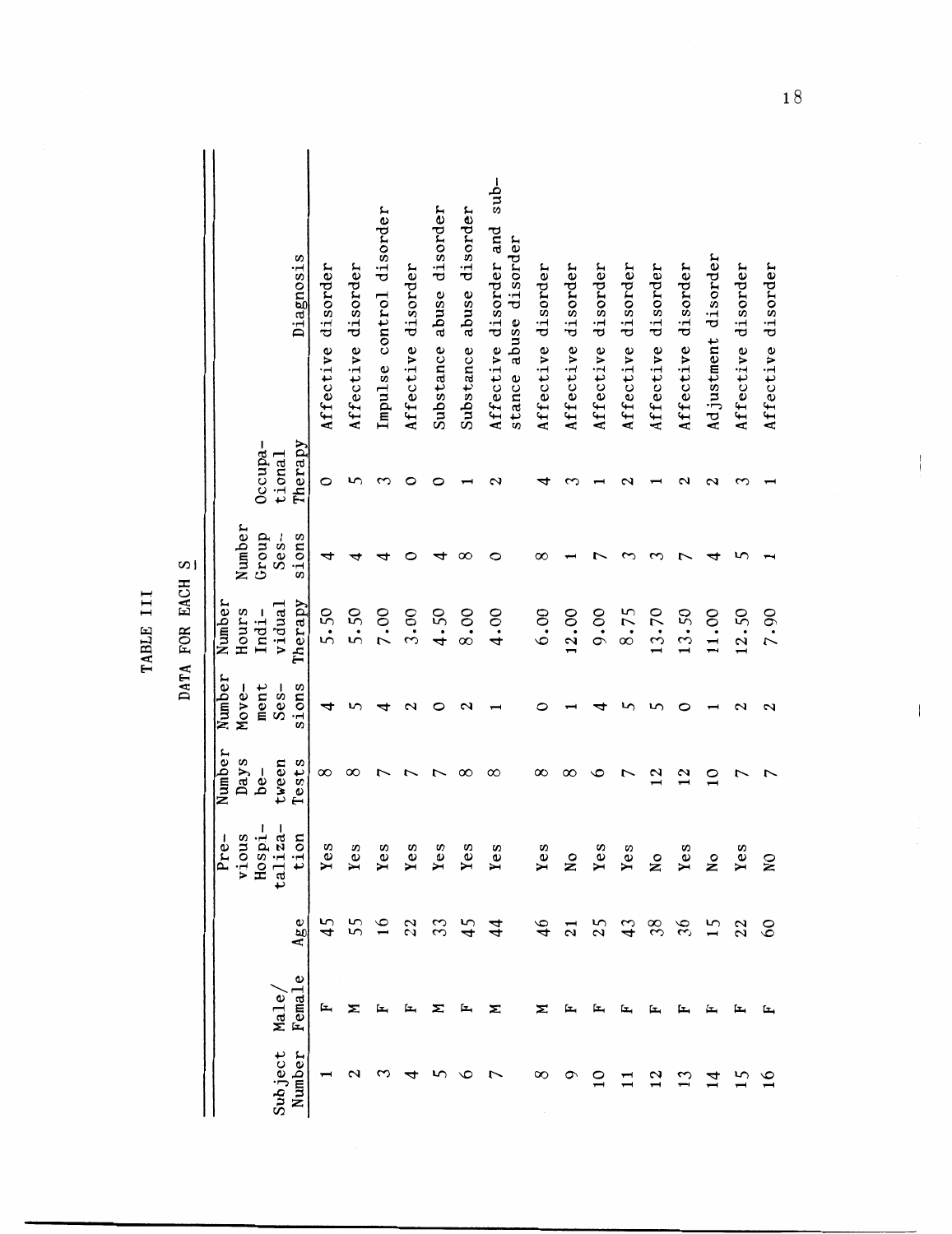| Diagnosis                                       |                 | Affective disorder | Substance abuse disorder | Schizophrenic disorder and<br>affective disorder | Substance abuse disorder and<br>affective disorder | Affective disorder | Affective disorder | Affective disorder | Adjustment disorder | Affective disorder | Affective disorder |                  | Affective disorder |
|-------------------------------------------------|-----------------|--------------------|--------------------------|--------------------------------------------------|----------------------------------------------------|--------------------|--------------------|--------------------|---------------------|--------------------|--------------------|------------------|--------------------|
|                                                 | Eating disorder |                    |                          |                                                  |                                                    |                    |                    |                    |                     |                    |                    | Anxiety disorder |                    |
| Occupa-<br>Therapy<br>tional                    | S               |                    |                          |                                                  |                                                    | 2                  |                    |                    |                     |                    |                    |                  |                    |
| Number<br>Group<br>$Ses-$<br>sions              | L               | N                  |                          |                                                  | $\mathbf \alpha$                                   |                    |                    |                    |                     |                    |                    |                  |                    |
| Therapy<br>Number<br>vidual<br>Hours<br>$Indi-$ | 4.00            | 5.60               | 6.00                     | 3.60                                             | 8.00                                               | 6.00               | 7.00               | 4.80               | 6.80                | 9.50               | 8.00               | 4.00             | 2.50               |
| Number<br>$Ses-$<br>sions<br>Move-<br>ment      | ഗ               | Σ                  | 2                        | 3                                                |                                                    |                    |                    |                    |                     |                    |                    |                  |                    |
| Number<br>Days<br>Tests<br>tween<br>$be-$       | 1               |                    |                          |                                                  |                                                    |                    |                    |                    |                     |                    |                    |                  |                    |
| vious<br>Hospi-<br>taliza-<br>tion<br>Pre-      |                 |                    |                          |                                                  |                                                    |                    |                    |                    | $N_{\rm O}$         | Yes                |                    | No<br>Yes<br>Yes |                    |
| Age                                             |                 |                    |                          | 19                                               | 34                                                 | 36                 | 44                 | 55                 | $\overline{13}$     | $\overline{5}$     | 걵                  | 46               | 52                 |
| iubject Male/<br>Number Female                  |                 |                    |                          |                                                  | Σ                                                  |                    |                    |                    |                     |                    |                    |                  |                    |
|                                                 |                 |                    |                          |                                                  | 21                                                 | 22                 | 23                 | $\overline{a}$     | 25                  | 26                 | 27                 | 28               | 29                 |

TABLE III--Continued -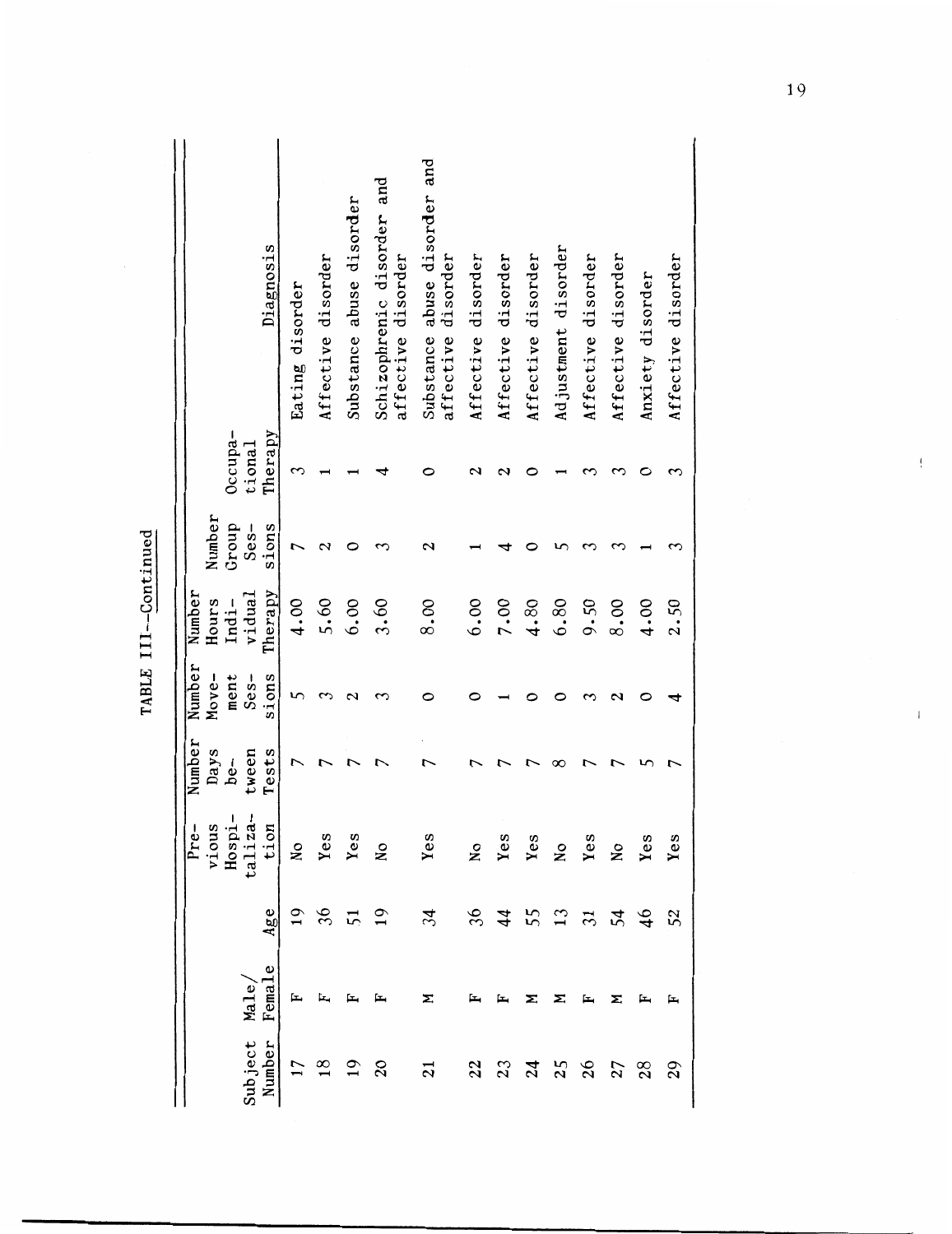which subjects rate according to applicability to self. The rating scale presents the subject with five possible responses on a continuum from "completely false" (1) to "completely true" (5). It measures both global and specific self-esteem. The Total Positive or Total P Score is a measure of overall self esteem.

The subscales of the Total P Score are: Identity, Self-Satisfaction, Behavior, Physical Self, Moral-Ethical Self, Personal Self, Family Self, and Social Self. The score on the Physical Self subscore was selected as the dependent variable since it specifically measures a person's view of his/her self-concept in terms of his/her body and health, one of the traditional focuses of dance therapy.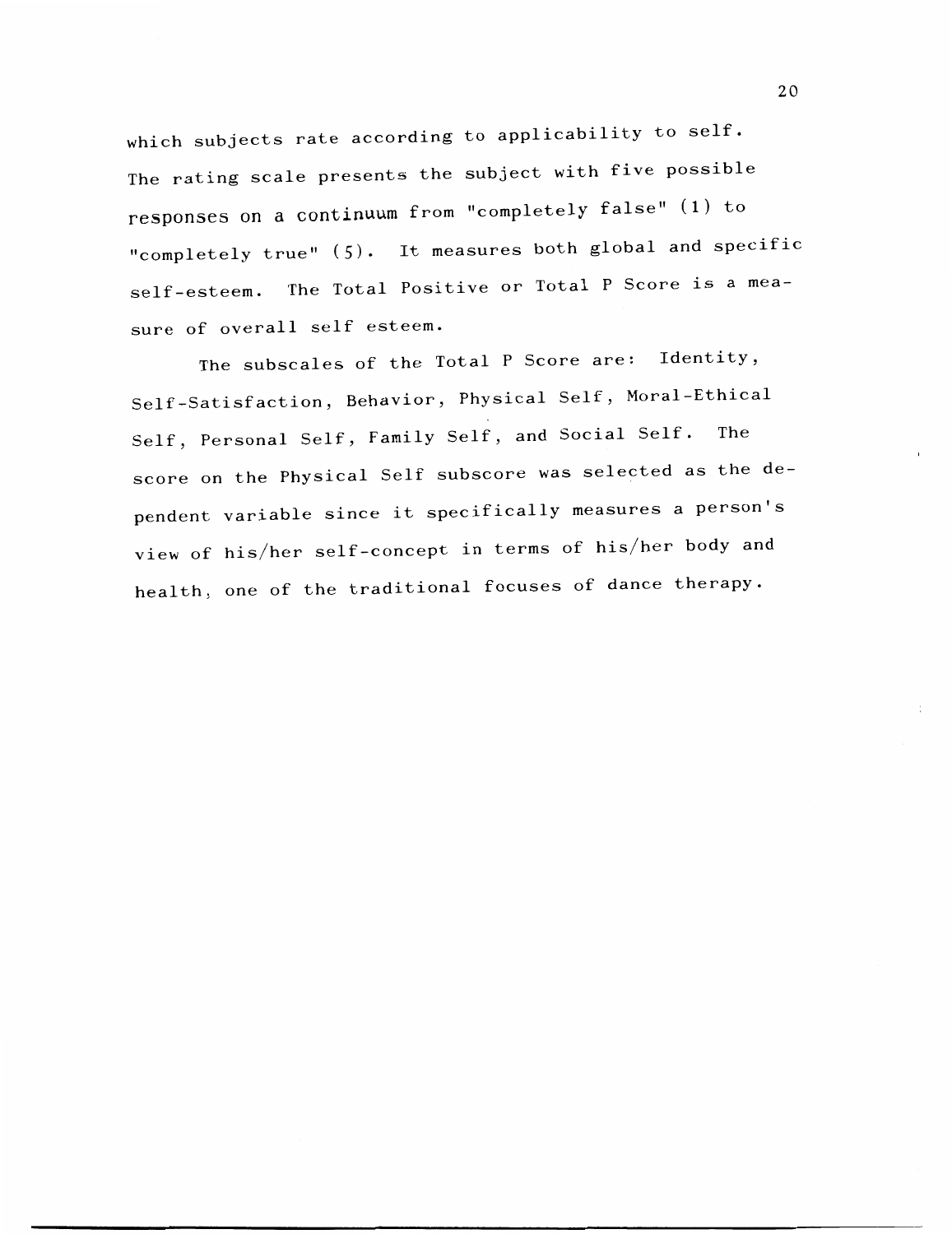#### CHAPTER III

#### RESULTS

The data were analyzed with a step-wise multiple regression on selected measures (SPSS Version 8.lb) (see Table V).

The results of the regression indicate that selfconcept, at time of first testing, is the best predictor of self-concept at the time of the second test  $(R = 0.63,$ p < .Ol)(see Table IV). The other variables which approached significance are gender and individual therapy  $(R = 0.32, p < .05$  and  $R = 0.36, p < .05$  respectively).

In particular, dance therapy did not reach significance as a predictor of second test self-esteem. Therefore, the data do not support the hypothesis that dance therapy would be a significant predictor of self-concept at the time of second TSCS.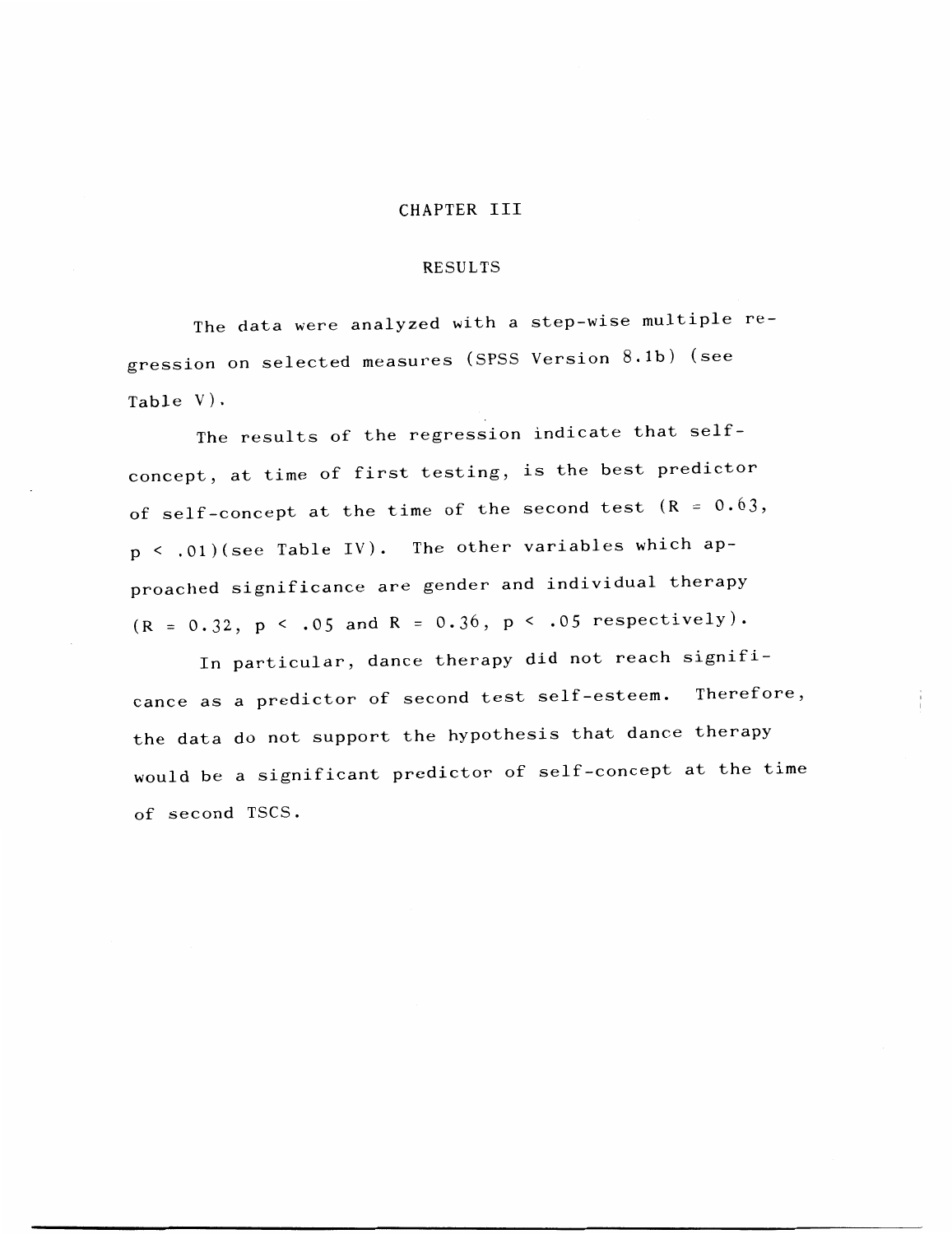TABLE IV TABLE IV

-0.06385 0.66049 0.24292 -0.20128 -0 .23411 -0.29728 0 .18018 0.06653 -0.05306 -0 .16651 0.66049 0.24292  $-0.20128$  $-0.29728$ 0.18018  $-0.06385$ 0.06653  $-0.05306$  $-0.16651$  $-0.23411$ Beta  $-0.8965277$ 1.1986116  $-3.2430425$ -3.2430425 0.6921587 1.1986116 -0.8965277  $-0.1604858$ -0.1604858  $-6.1719966$ -6.1719966 0.9410729  $-0.4424691$ -0.4424691 0.2613546 -0.1441408 41.2920449 0.9410729 0.2613546  $-0.1441408$ 41.2920449 0.6921587 B Predictor Variables<sup>a</sup> Multiple R Square RSQ Change Simple R  $-0.31691^{\circ}$  $0.62866^{b}$ Test 1 Positive Physical Self 0.62866 0.39521 0.39521 0.62866 Gender 0.76019 0.57788 0.03816 -o.31691c Individual Therapy Sessions 0.77995 0.60833 0.00101 -0.35776  $-0.35776^{\circ}$ Simple R diagnosis 0.68988 0.44874 0.44874 0.4574 0.05353 0.04410 Prior Hospitalization 0.69820 0.48748 0.03874 0.09242 Days between Tests 0.71266 0.50789 0.02040 -0.27864 Age 1985 0.73465 0.53972 0.53972 0.03183 -0.13245 Movement Sessions 0.77666 0.60320 0.02531 -0.06485  $-0.13245$  $-0.06485$ Occupational Therapy Sessions  $0.77770$  0.60481 0.00162 -0.09591 Group 0.77930 0.00250 0.000250 0.0002521 0.00250 0.04598 0.04410  $-0.27864$ 0.04598 0.09242  $-0.09591$ RSQ Change 0.05353 0.02040 0.03183 0.03816 0.39521 0.03874 0.02531 0.00162 0.00250 0.00101 R Square 0.39521 0.44874 0.48748 0.50789  $0.53972$ 0.57788 0.60320 0.60833 0.60481 0.60731 Multiple R 0.66988 0.62866 0.69820 0.71266 0.73465 0.76019 0.77666 0.77770 0.77930 0.77995 Test 1 Positive Physical Self Occupational Therapy Sessions Individual Therapy Sessions Predictor Variables<sup>a</sup> Prior Hospitalization Days between Tests Movement Sessions Diagnosis Gender Group Age

SUMMARY TABLE OF MULTIPLE REGRESSION SUMMARY TABLE OF MULTIPLE RECRESSION

<sup>7</sup>Predictor variables are presented in descending order. <sup>a</sup>Predictor variables are presented in descending order.

 $b_p < .01$ .

 $c_{\rm p}$  < .05.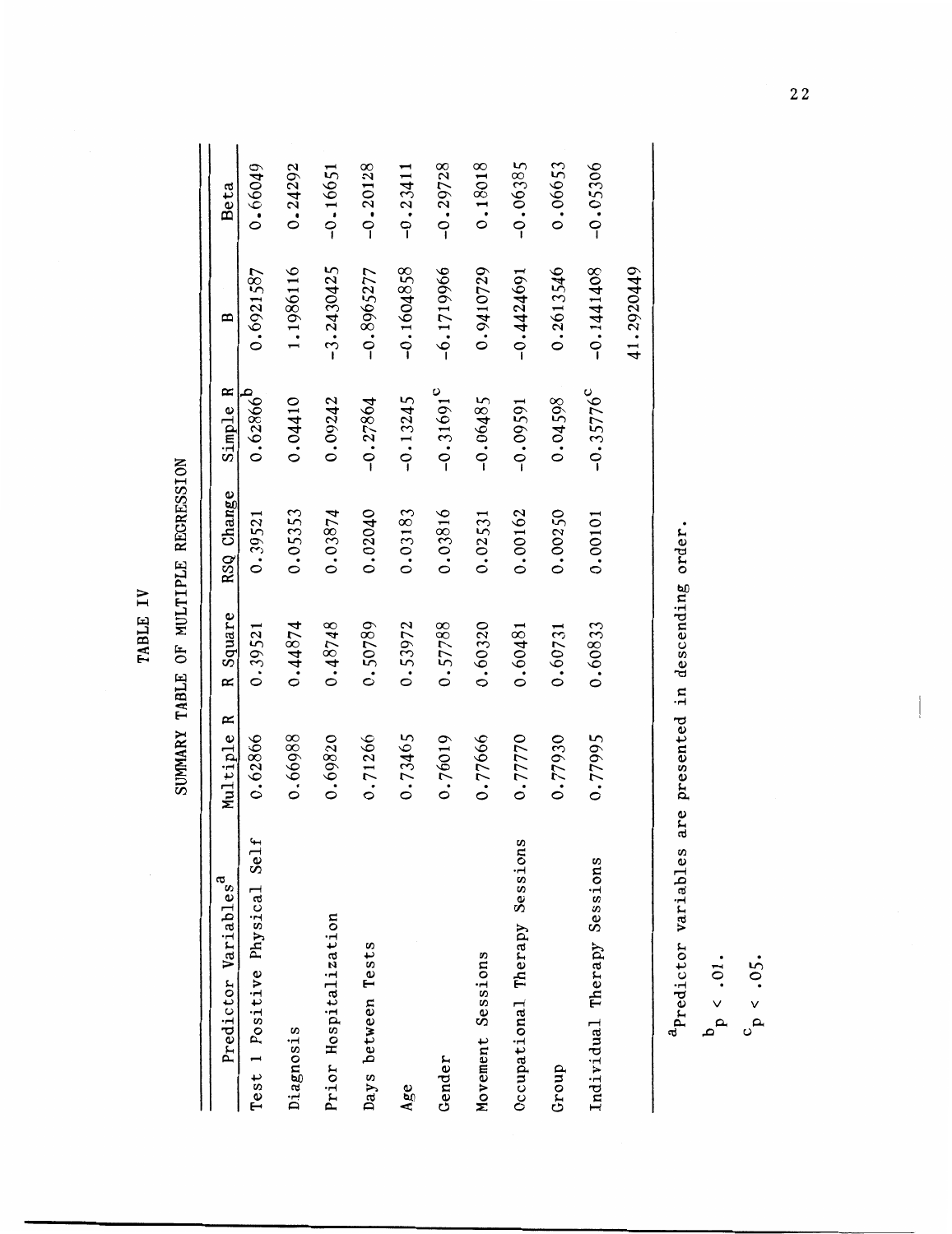| ₽                     |  |
|-----------------------|--|
| 囜<br>m<br>⋖<br>r<br>⊟ |  |

SUMMARY OF CORRELATIONS SUMMARY OF CORRELATIONS

|                                      |         |      |     |         |         |                                                                                           | Prior           |                     |                                          |                  |
|--------------------------------------|---------|------|-----|---------|---------|-------------------------------------------------------------------------------------------|-----------------|---------------------|------------------------------------------|------------------|
|                                      |         |      |     | Days    | $Indi-$ |                                                                                           | Hospi-          |                     |                                          | Occupa-          |
|                                      | 1st     | 2nd  |     | between | vidual  |                                                                                           | taliza-         | Dance               | Group                                    | tional           |
|                                      | TSCS    | TSCS | Age | Tests   | Therapy | Gender                                                                                    | tion            | Therapy             | Therapy                                  | Therapy          |
| 1st TSCS                             | 1.00000 |      |     |         |         | $0.62866^{a}$ $0.00436$ -0.10398 -0.23275 -0.30400 0.36858 <sup>b</sup> -0.21211          |                 |                     |                                          | 0.01845 -0.16559 |
| 2nd TSCS                             |         |      |     |         |         | $-0.00000 - 0.13245 -0.27864 -0.35776^{D} -0.31691^{D} 0.09242 -0.06485 0.04598 -0.09591$ |                 |                     |                                          |                  |
| Age                                  |         |      |     |         |         | $1.18224 - 0.18224 - 0.30584 - 0.22350$ 0.02166 - 0.2166 - 0.3523                         |                 |                     |                                          |                  |
| tween Tests<br>$_{\rm{bays\,\,be-}}$ |         |      |     | 1.00000 |         | $0.72014 - 0.10727 - 0.01143 - 0.00368$ 0.26241                                           |                 |                     |                                          | 0.08578          |
| Individual<br>Therapy                |         |      |     |         | 1.00000 |                                                                                           |                 |                     | $0.15567$ $0.09519$ $-0.01005$ $0.26804$ | 0.07264          |
| Gender                               |         |      |     |         |         |                                                                                           | 1,00000 0.08051 |                     | $0.38513^{b}$ 0.02472 -0.02142           |                  |
| Prior Hospi-<br>talization           |         |      |     |         |         |                                                                                           | 1.00000         | $0.00291 - 0.06622$ |                                          | 0.19375          |
| Therapy<br>Dance                     |         |      |     |         |         |                                                                                           |                 |                     | 1.0000 0.16444                           | 0.21360          |
| Therapy<br>Group                     |         |      |     |         |         |                                                                                           |                 |                     | 1.00000                                  | 0.20620          |
| $0$ c $\alpha$ upational<br>Therapy  |         |      |     |         |         |                                                                                           |                 |                     |                                          | 1.00000          |
| $a_p < .01$ .                        |         |      |     |         |         |                                                                                           |                 |                     |                                          |                  |
| $b_p < .05.$                         |         |      |     |         |         |                                                                                           |                 |                     |                                          |                  |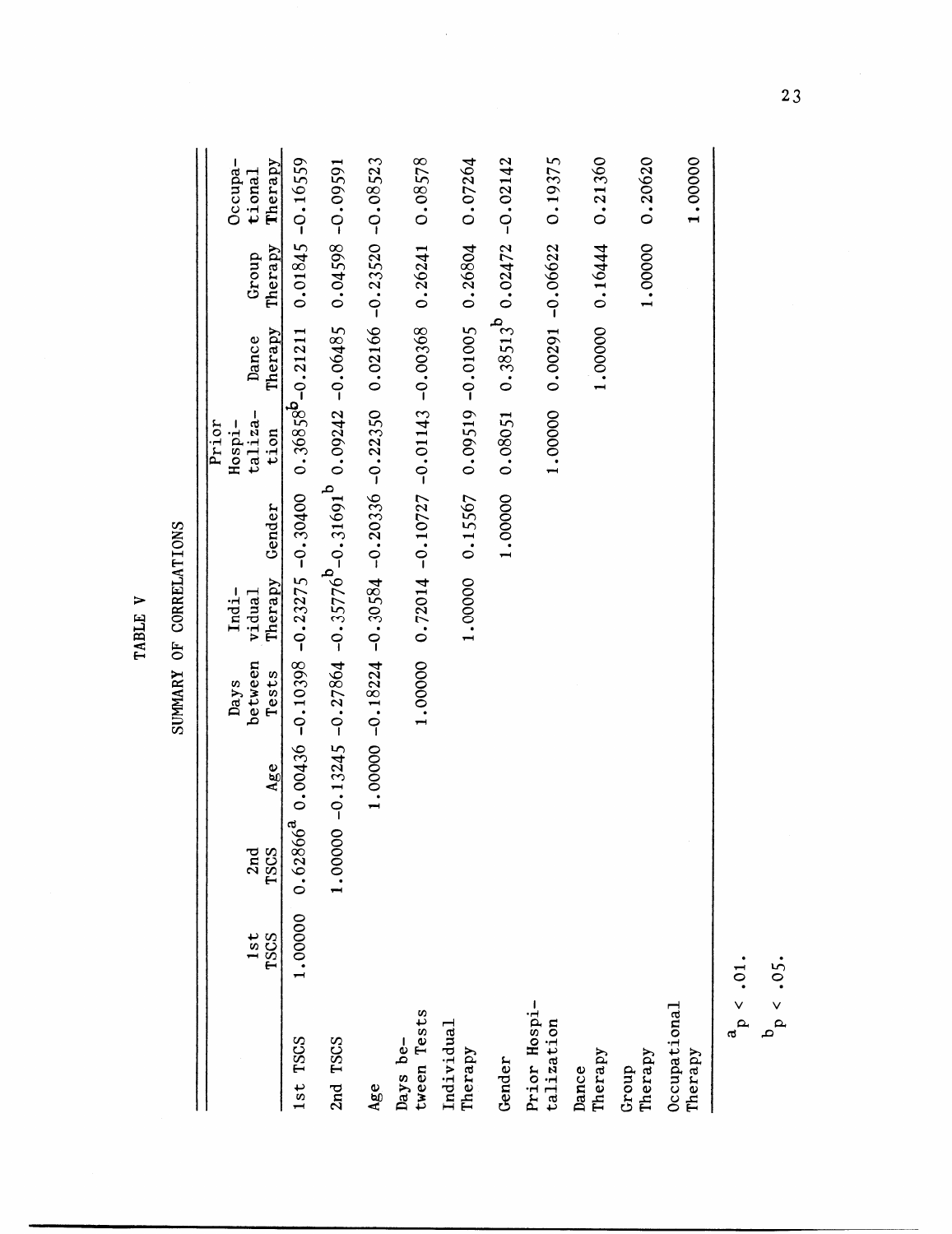#### CHAPTER IV

#### DISCUSSION

The results of the multiple regression indicate that the best predictor of self-esteem at the time of second TSCS application (as measured by the physical self sub-scale) is the score on the physical self sub-scale of the TSCS at the time of first testing (see Table IV). The remaining nine variables did not reach significance.

One possible explanation that the two variables, physical self at the time of the first TSCS and physical self at the time of second TSCS application, correlate so highly with each other is because they measure the same aspects of self and therefore, together, account for the greater part of the variance in the data. In addition, the ability of the correlational method to detect an effect was weakened by the fact that so many people received a value of zero in the dance therapy variable. (That is, they chose not to attend.) It may be possible that altering certain aspects of this design, such as using a longer length of stay in the hospital or using more subjects, would yield results supportive of the hypothesis.

The results of this study yield a significant correlation between gender and movement sessions. This correlation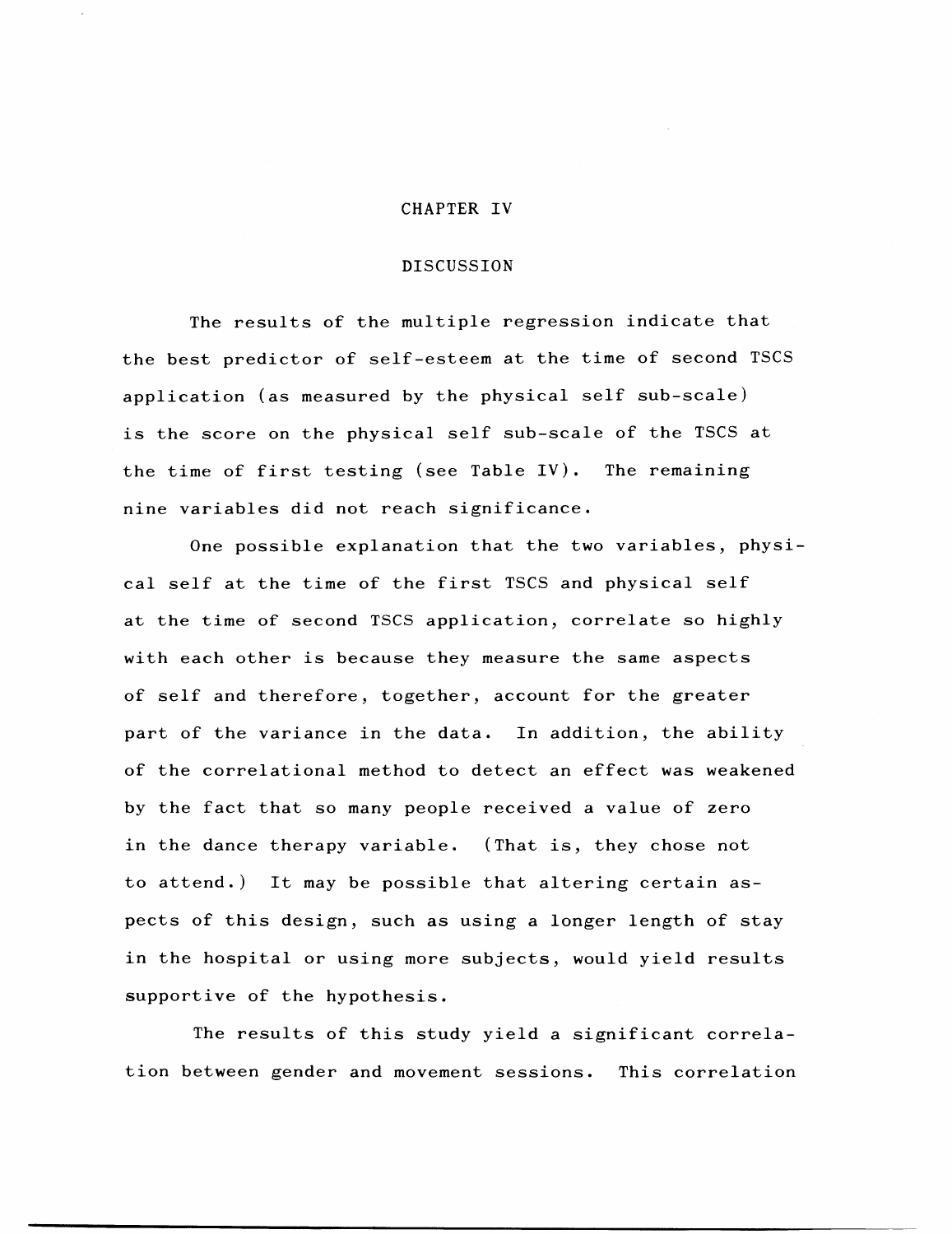implies that women are more likely to participate in movement sessions than men. However, since there are more women psychiatric patients than men in this study, there is need for cautious interpretation of this finding. One consideration is the well-known cultural standards which make it more socially acceptable for girls and women to dance than it is for boys and men. This is apparent in the high percentages of women participating in dance programs as compared to men. The results of this study indicate that this may also be the case for dance therapy in this hospital setting since there was a tendency for the hospitalized male patients to choose not to attend dance therapy sessions. In particular, five out of the eight patients who did not attend dance therapy (as indicated by a 0 value in Table III) were men.

The only other correlation which reached significance is that of individual therapy with the physical self subscale. This negative correlation indicates that the greater the amount of time spent participating in individual therapy, the less positive were the person's feelings about his/her physical self. This correlation appears to reflect the fact that the initial part of the therapy process involves the person's initial acceptance of the need for change. During this period of acceptance, there may be a decrease in self-esteem as the person begins reorganizing aspects of personality (Rogers & Dymond, 1954). This may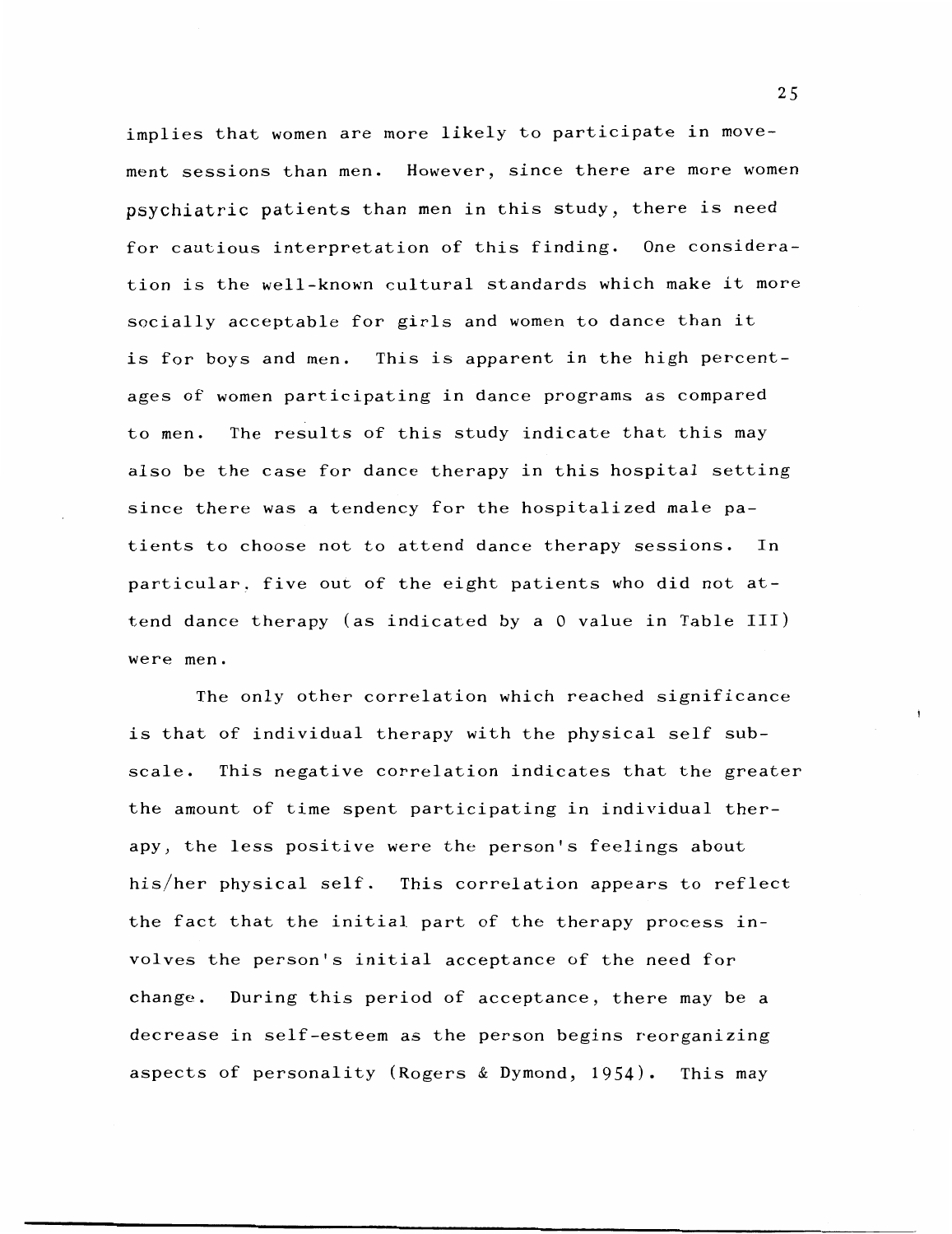leave the person with feelings of vulnerability both physically and emotionally.

Since this study measured self-concept during the first 5 to 12 days of therapy, it appears that the more therapy a person engaged in, the lower his/her feelings of confidence in bodily self.

It was the purpose of this study to build upon the research in dance by Lofquist (1979) and Anderson (1980). There are several important differences among these three studies which merit further consideration.

Lofquist found a significant change in self-concept using the TSCS with a population of women over age 35 who signed up for free jazz dance instruction. The similarities of this study with Lofquist's include: an empathetic and encouraging leader, musical accompaniment, use of the TSCS, mean age of subjects. Some notable differences include: the failure of this study to obtain significant results, length of time the subjects participated in the study, and a dramatic difference in the population and setting characteristics.

Anderson did not find a significant change in selfconcept among a college population participating in a modern dance class. The present study and Anderson's are similar in their use of the TSCS, in the use of musical accompaniment to the dance sessions, and the absence of significant findings. The differences between Anderson's finding and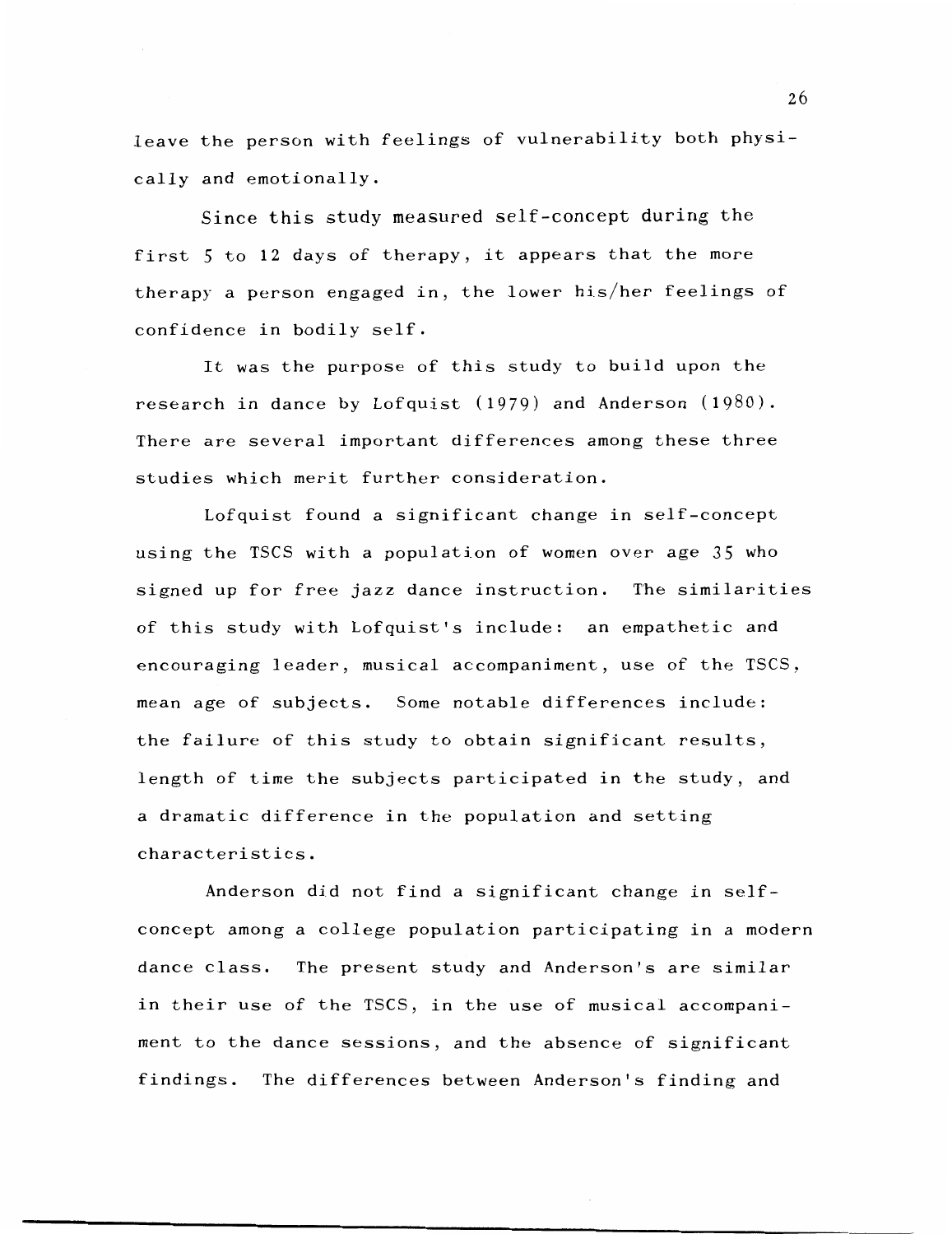those of the present study include: average age of subjects, length of subjects' participation, and a marked difference in the population and setting.

The most obvious differences between this study and those of Lofquist and Anderson are the population and the setting. The people participating in this study were experiencing distress in their lives acute enough to prompt them or their family to seek in-hospital treatment, whereas the participants in the Lofquist and Anderson studies were capable of functioning independently, even to the extent of taking college courses or volunteering for free dance classes. One factor to consider in interpreting the results of this study is the importance of the hospital setting. The psychiatric hospital experience is certainly unique as compared to other life situations. As people entered PMC their self-esteem was predictably at one extreme or the other on a high-low continuum as explained clearly in diagnosis found among this population such as manic episode or depressive illness. Also intrinsic to the hospital experience is the person's adjustment to the role of patient with its inherent loss of autonomy.

Also characteristic of this setting and not those of Lofquist's and Anderson's is the concept of milieu therapy. The majority of the people in this study participated in various forms of therapy such as: group, individual, occupational, and dance. Since dance therapy was only one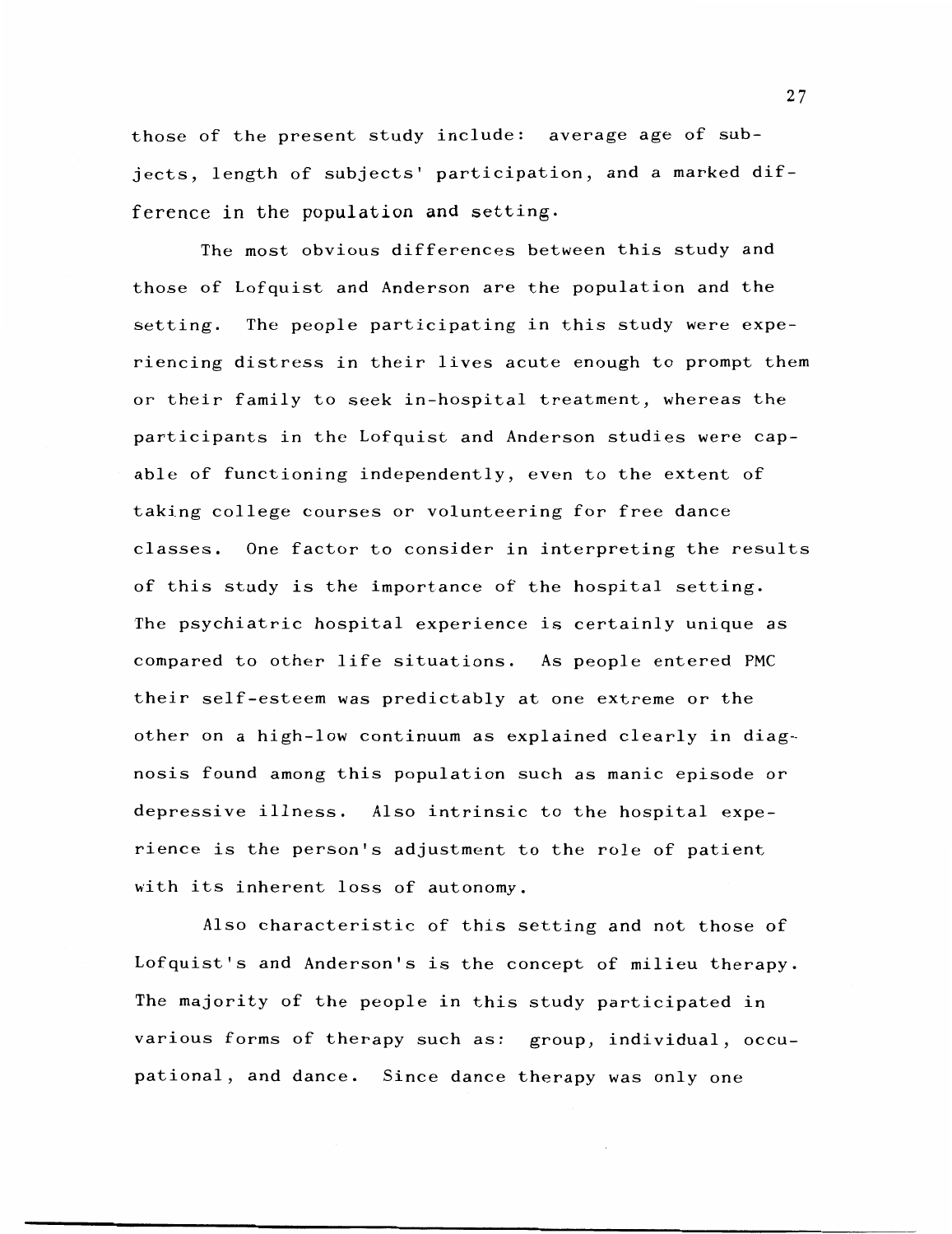treatment modality among several which is expected to bring self-esteem to a "healthy" level for an individual, the actual change in self-esteem due to dance therapy may have been lost in the context of so many other treatment modalities.

In spite of the obvious interaction of the therapies, it was the expectation of this study that dance therapy would be a significant predictor of the physical self subscale on the TSCS prior to hospital discharge. This was based upon two factors. The first is the descriptive literature on dance therapy which agrees that it is the interaction between the empathetic and supportive dance therapist which enhances positive change in self-esteem. The second is the recreation elements of the Lofquist study which contributed to positive change in self-esteem.

However, it appears that the weaknesses of this study combined with difficulties inherent to the research setting may have impeded the detection of a positive effect of dance therapy on self-esteem. The weaknesses of this study are the small N and the short period of time subjects participated in the study (M = 7 days). During the course of this research the length of hospitalization was held to a minimum by rising hospital costs, high unemployment, and also to keep any negative effects of hospitalization to a minimum. Two unforeseen factors made it difficult to obtain subjects for this research. The first is the full therapy schedule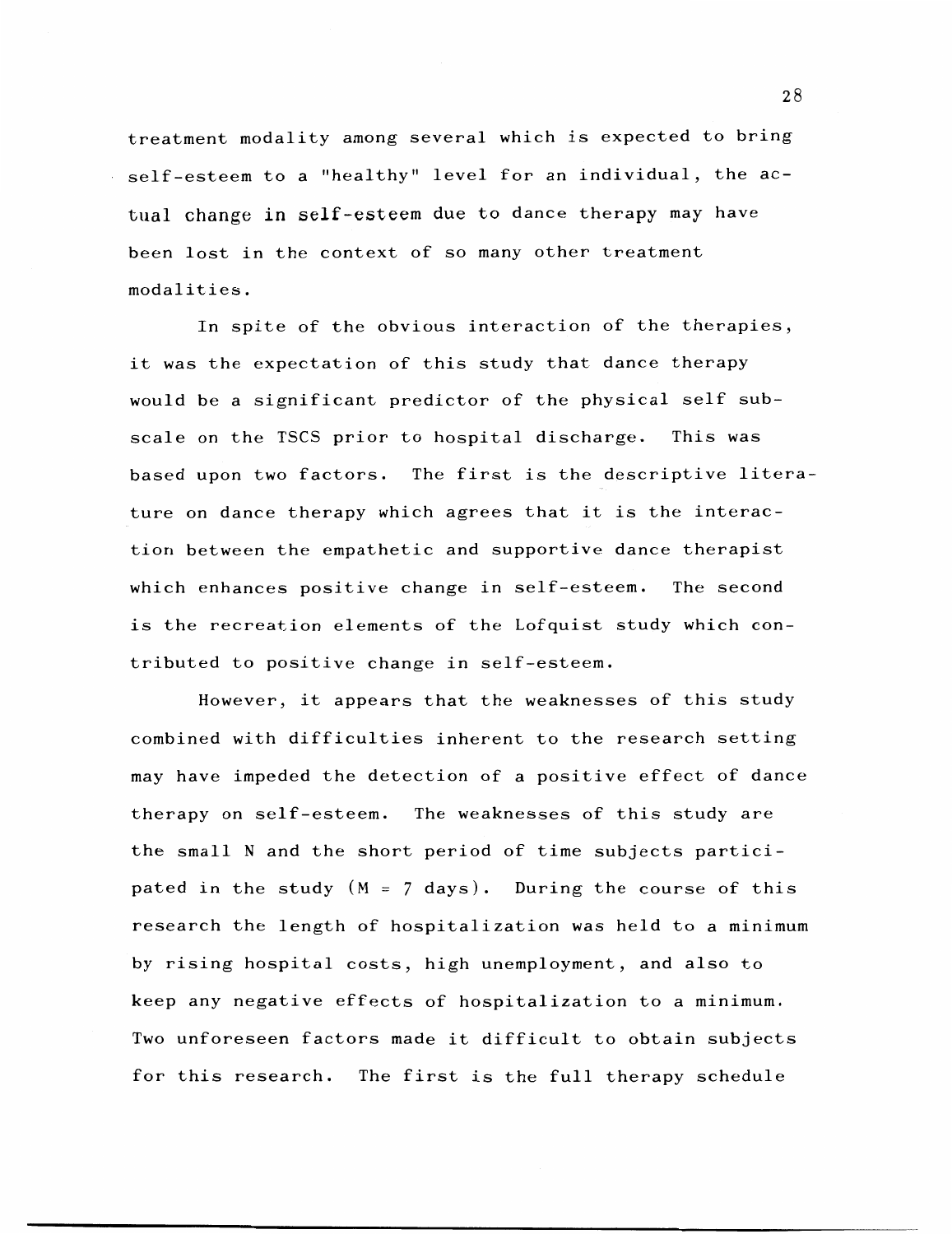for each patient which made it difficult to find a time to meet with prospective participants. While this is a positive statement about the milieu therapy at PMC, it is a difficulty for the researcher. The second is the problem of obtaining subjects for testing prior to discharge. Patients were generally willing to take the TSCS upon admission to the hospital, but they were often not cooperative at the time of discharge. During the six weeks of data collection 67 subjects were tested and only 29 actually took the TSCS prior to discharge.

These types of difficulties are typical of research in naturalistic settings where subjects are not available to the researcher in carefully controlled environments. Based on the findings of this research, if a researcher were interested in pursuing the effects of dance therapy on selfesteem, the following are three suggestions for increasing the probability of detecting an effect. First, with a similar population it may be possible to increase sample size and make a more definitive statement about the relationship between dance therapy and self-esteem. Second, if the study were replicated, a measure which is more sensitive to shortterm change, such as an attitudinal scale, might also increase likelihood of an effect. Finally, if one were to use a design similar to Lofquist's, using a dance therapist with a waiting control group, the chances of detecting an effect would be greatly increased.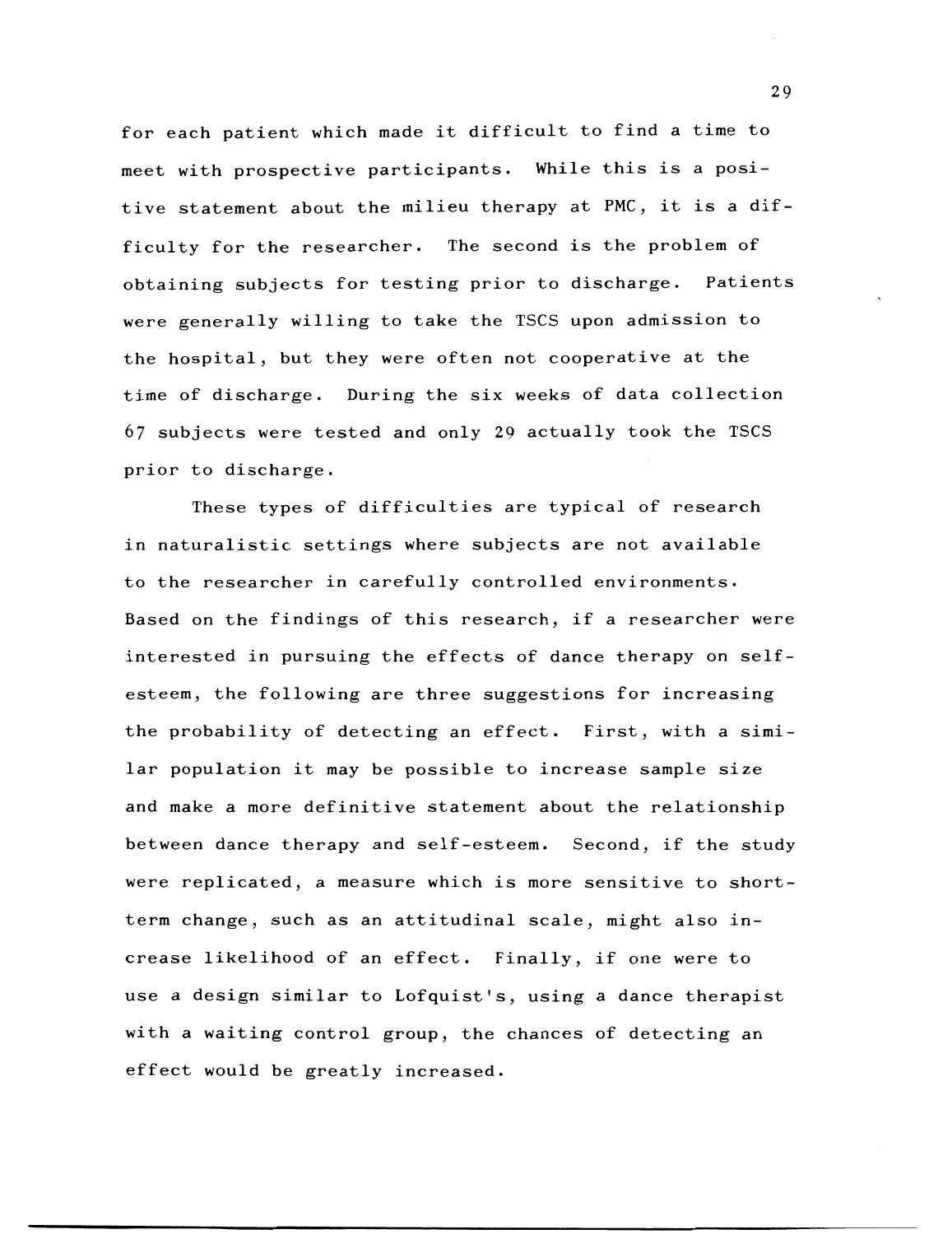#### REFERENCES

- Alperson, E. D. Carrying experiencing forward through authentic body movement. Psychotherapy: Theory, Research and Practice,  $1974, \overline{11(3)}, 211-214.$
- Anderson, R. Dance and self concept change in women. Unpublished master's thesis, Portland State University, 1980.
- Bernstein, P. L. Eight Theoretical Approaches in Dance-Movement Therapy. Dubuque, Iowa: Kendall/Hunt Publishing Co., 1979.
- Chaiklin, E. (Ed.) Marian Chace: Her Papers. Columbia: American Dance Therapy Association, 1975.
- Chaiklin, S. & Schmais, C. The Chace Approach to Dance Therapy. In P. L. Bernstein (Ed.), Eight Theoretical Approaches in Dance-Movement Therapy. Dubuque, Iowa: Kendall/Hunt Publishing Co., 1979.
- Combs, A. W. & Snygg, D. Individual Behavior: A Perceptual Approach to Behavior (Rev. ed.). New York: Harper & Bros., 1959.
- Dosamantes-Alperson, E. & Merrill, N. Growth Effect of Experiential Movement Psychotherapy. Psychotherapy: Theory, Research and Practice,  $1980, 17(1), 63-68.$
- Duncan, C. B. A reputation test of personality integration. Journal of Personality and Social Psychology, 1966,  $3(5)$ ,  $516-524$ .
- Fitts, W. H. Tennessee Self Concept Scale. Nashville: Counselor Recordings and Tests, 1965.
- James, W. Principles of Psychology. Dover Publications, 1890.
- Kealiinohomohu, J. M. W. Theory and methods for an anthropological study of dance. Unpublished doctoral dissertation, Indiana University. 1976.
- Kraus, R. History of the Dance. Englewood Cliffs, N.J.: Prentice-Hall, Inc., 1969.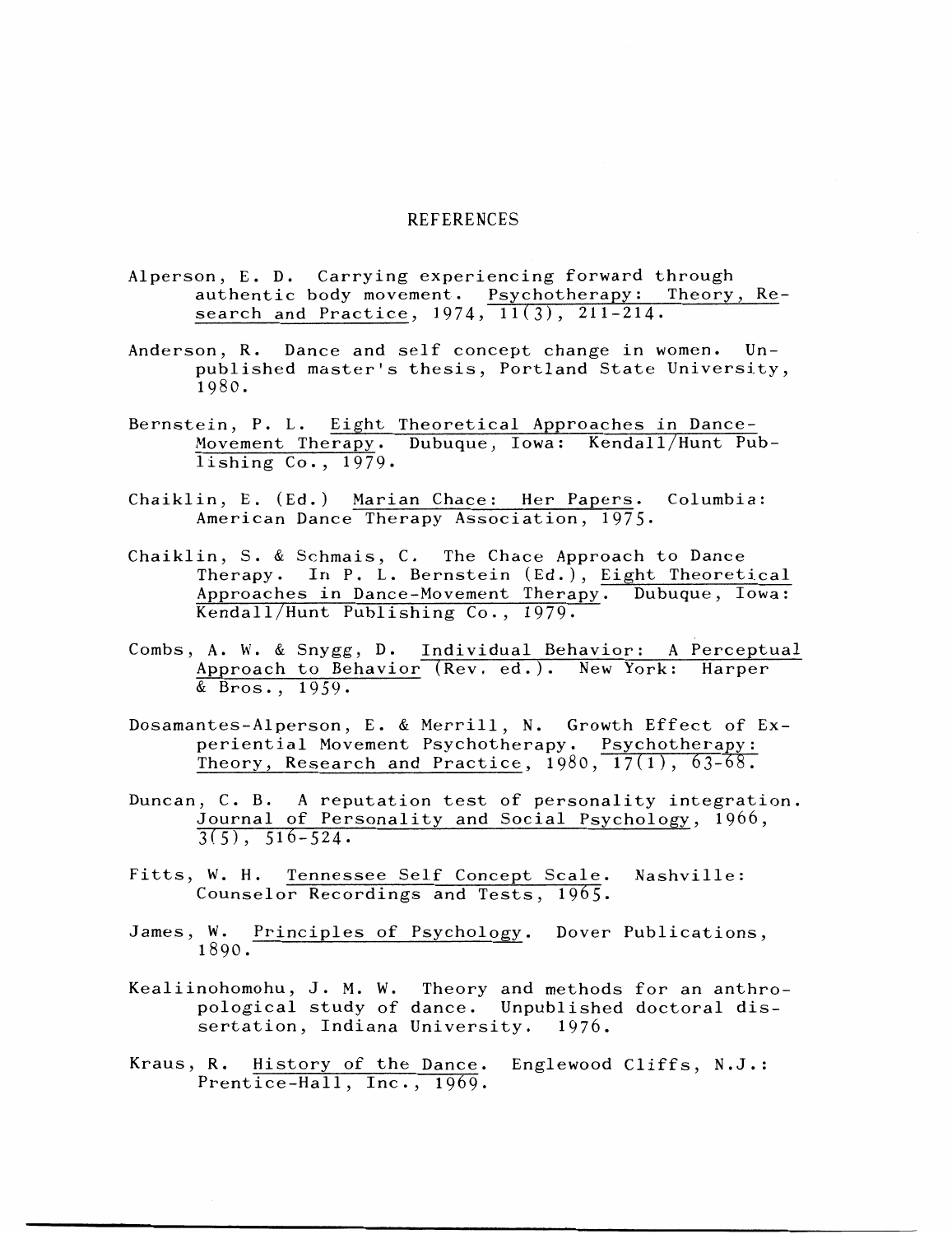- Levy, L. Movement therapy for psychiatric patients. The American Journal of Occupational Therapy,  $1974$ ,  $28(6)$ ,  $354 - 357$ .
- Lofquist, T. An experimental model using dance training as therapy for women over thirty-five. Unpublished master's thesis, Portland State University, 1979.
- Mahler, M. S., Pine, F., & Bergman, A. The Psychological Birth of the Human Infant: Symbiosis and Individuation. New York: Basic Books, 1975.
- Ohwaki, S. An assessment of dance therapy to improve retarded adult's body image. Perceptual and Motor Skills, 1976, 43, 1122.
- Raimy, V. The Self Concept as a Factor in Counseling and Personality Organization, The Ohio Libraries, 1971.
- Rogers, C. R. & Dymond, R. F. Psychotherapy and Personality Change. Chicago: The University of Chicago Press, 1954.
- Rosen, E. Dance in Psychotherapy. New York: Columbia University, 1957.
- Sachs, C. World History of the Dance. New York: W. W. Norton, 1937.
- Salkin, J. Body Ego Technique. Illinois: Charles C. Thomas,  $1973.$
- Schmais, C. Dance Therapy in Perspective. In K. C. Mason (Ed.), Dance Therapy, Focus on Dance VII. Washington, D. C. : American Alliance for Health, Physical Education, and Recreation, 1977.
- Secourd, P. F. & Jourard, S. M. The appraisal of bodycathexis: body-cathexis and the self. Journal of Consulting Psychology, 1953, 17(3), 343-347.
- Serlin, L. Portrait of Karen. A Gestalt-phenomenological approach to movement therapy. Journal of Contemporary Psychotherapy, 1977, 8(2), 145-153.
- Shaskan, D. A. Group psychotherapy: present trends in management of the more severe emotional problems. Psychiatric Annals, 1972, 2(4), 10-15.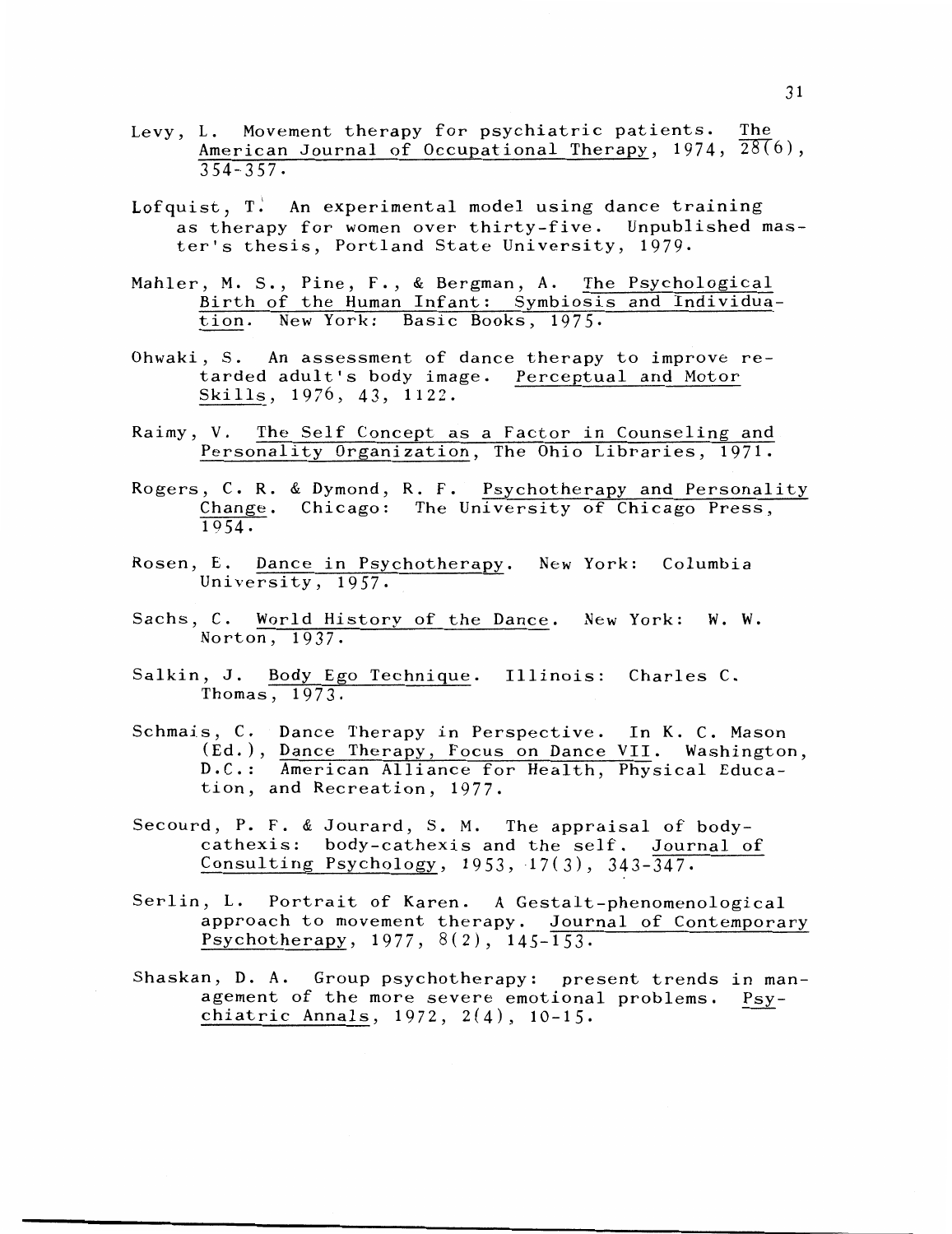- Vacchiano, R. & Strauss, P. The construct validity of the Tennessee Self Concept Scale. Journal of Clinical Psychology,  $1968$ ,  $24(3)$ ,  $323-326$ .
- Wylie, R. C. The Self Concept: A Critical Survey of Pertinent Research Literature. Lincoln: University of Nebraska Press, 1961.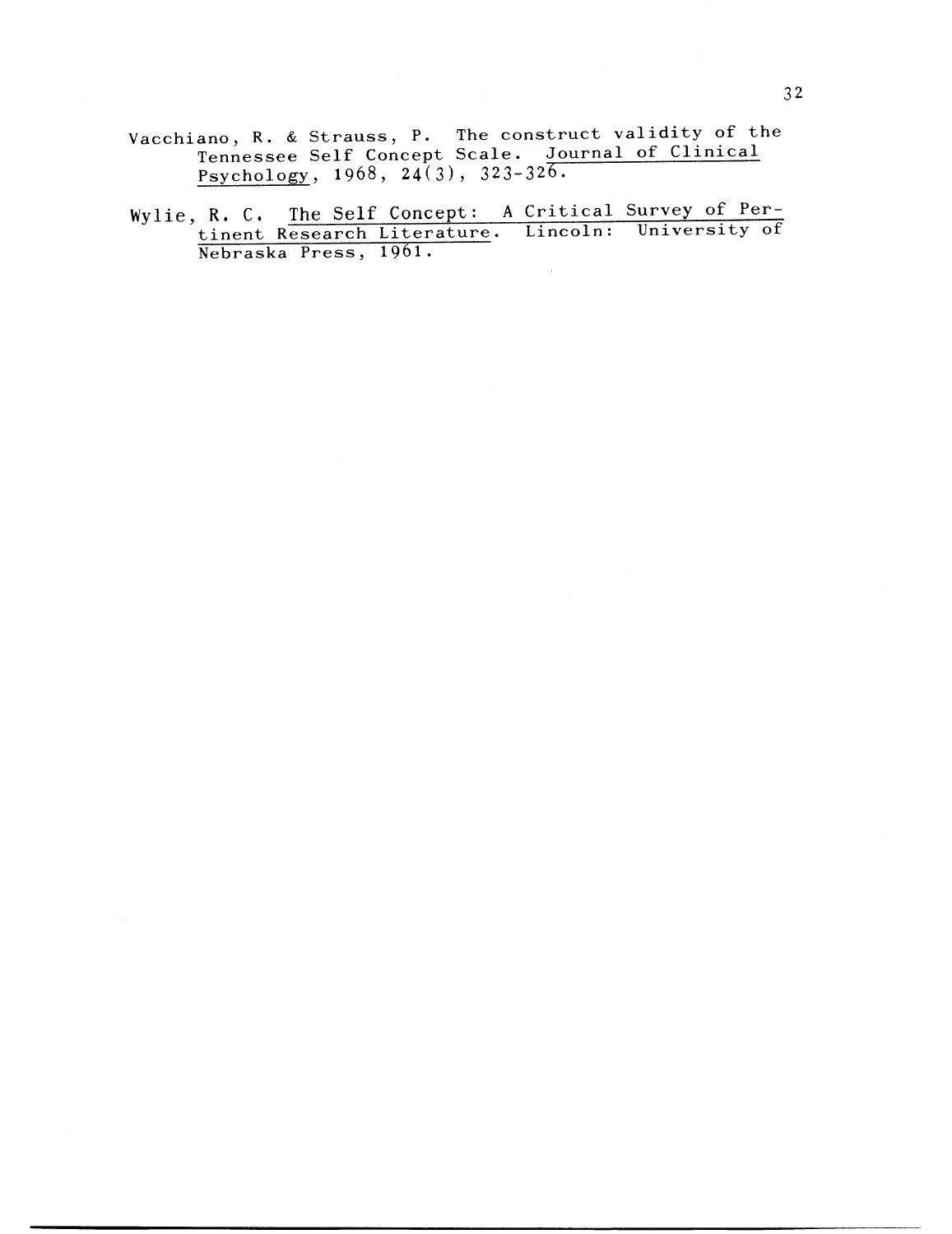#### APPENDIX A

#### INFORMED CONSENT

 $I,$   $\_\_\_\_\_\_\_\_\_\_\_\_\_\_\_\_\_\_$ , agree to serve as a subject in a research project investigating the effects of dance therapy. I understand that the study will involve taking a paper and pencil test on two separate occasions and filling out a questionnaire about myself, but I will not have to reveal myself in any identifiable way. I understand that I can obtain a thorough description of the study after my participation, and I am willing to wait until then to find out the specific experimental hypothesis.

I may not receive any direct benefit from participating in this study (other than obtaining direct experience with one of the ways psychological research is conducted), but my participation may help to increase knowledge which may benefit others in the future.

Ms. Hall has offered to answer any questions I may have about the study. I understand that I am free to withdraw from participation in this study at any time.

I have read and understand the foregoing information.

 $\texttt{Date} \_\_ \texttt{blue} \_\_ \texttt{Simple}$ 

If you experience problems that are the result of participation in this study, please contact Richard Streeter, Office of Graduate Studies and Research, 105 Neuberger Hall, Portland State University, 229-3423.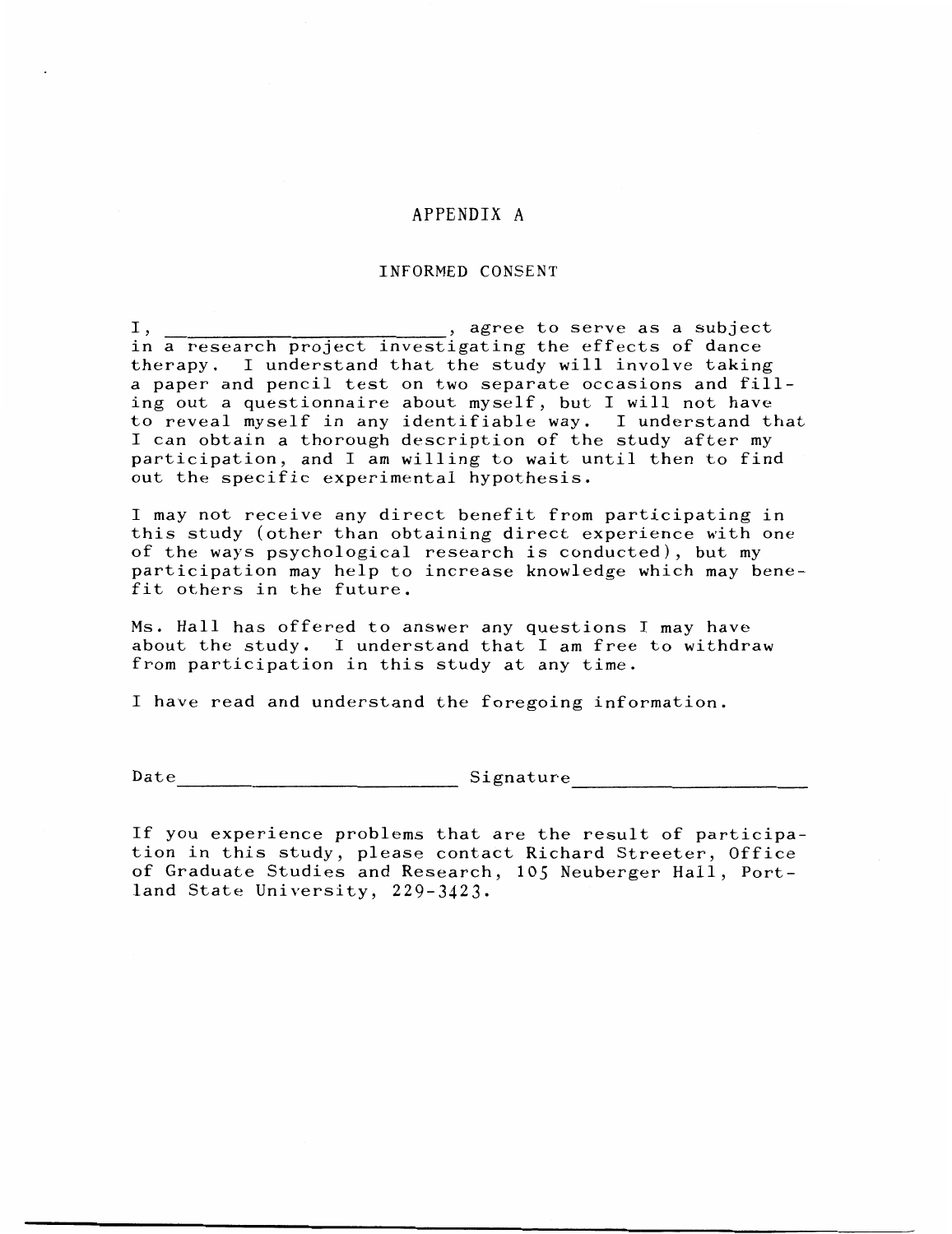# APPENDIX B

 $\mathcal{A}$ 

 $\chi$ 

# DATA COLLECTED AT TIME OF HOSPITAL ADMISSION

| Age:            |    |
|-----------------|----|
| Sex:            |    |
| Medication: Yes | No |